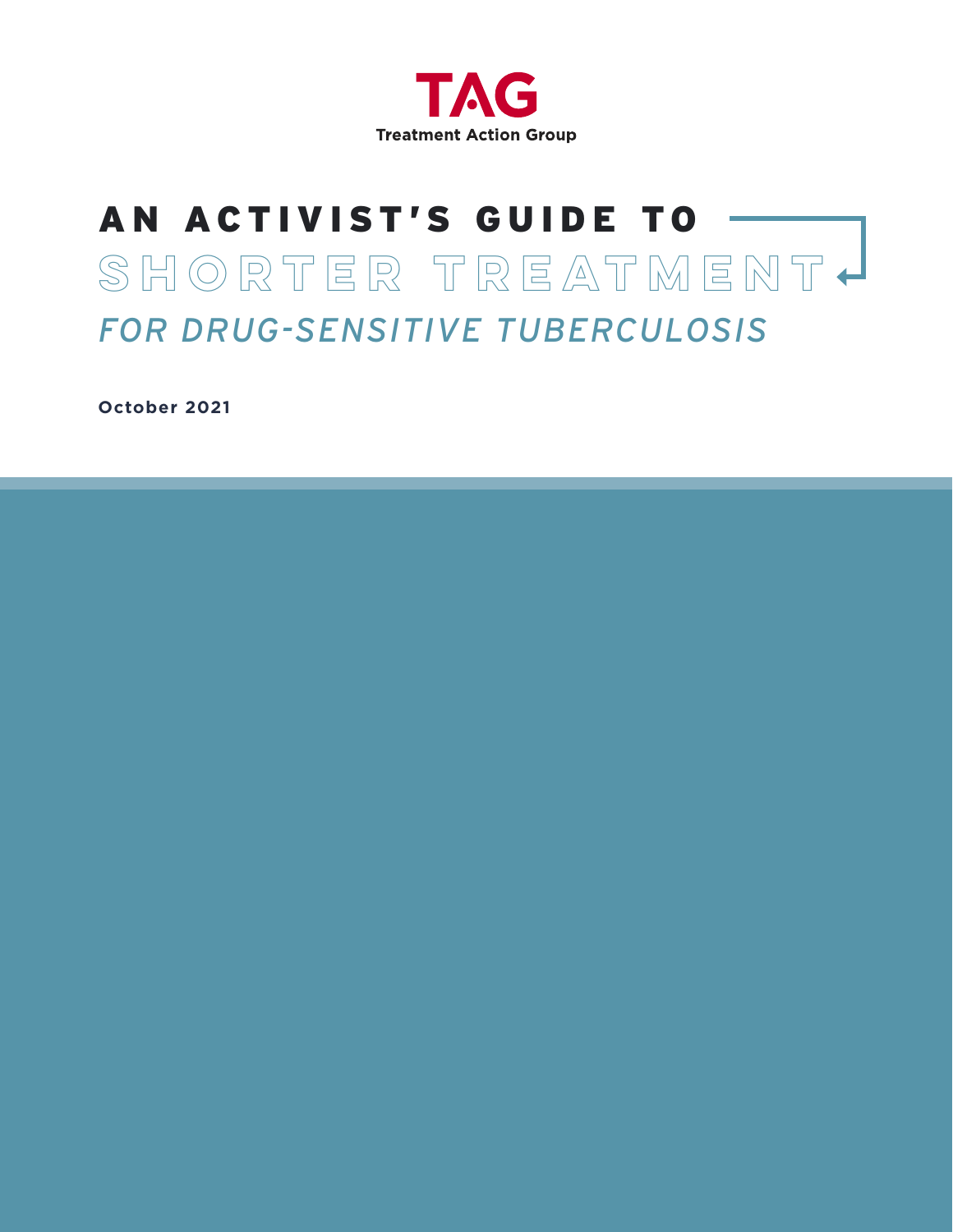# TABLE OF CONTENTS

| <b>II. THE EFFICACY AND SAFETY OF FOUR-MONTH</b>         |  |
|----------------------------------------------------------|--|
|                                                          |  |
| • Shorter Treatment for Minimal Tuberculosis in Children |  |
| <b>III. WORLD HEALTH ORGANIZATION TREATMENT</b>          |  |
|                                                          |  |
|                                                          |  |
| <b>VI. OVERCOMING OPPOSITION TO IMPLEMENTING</b>         |  |

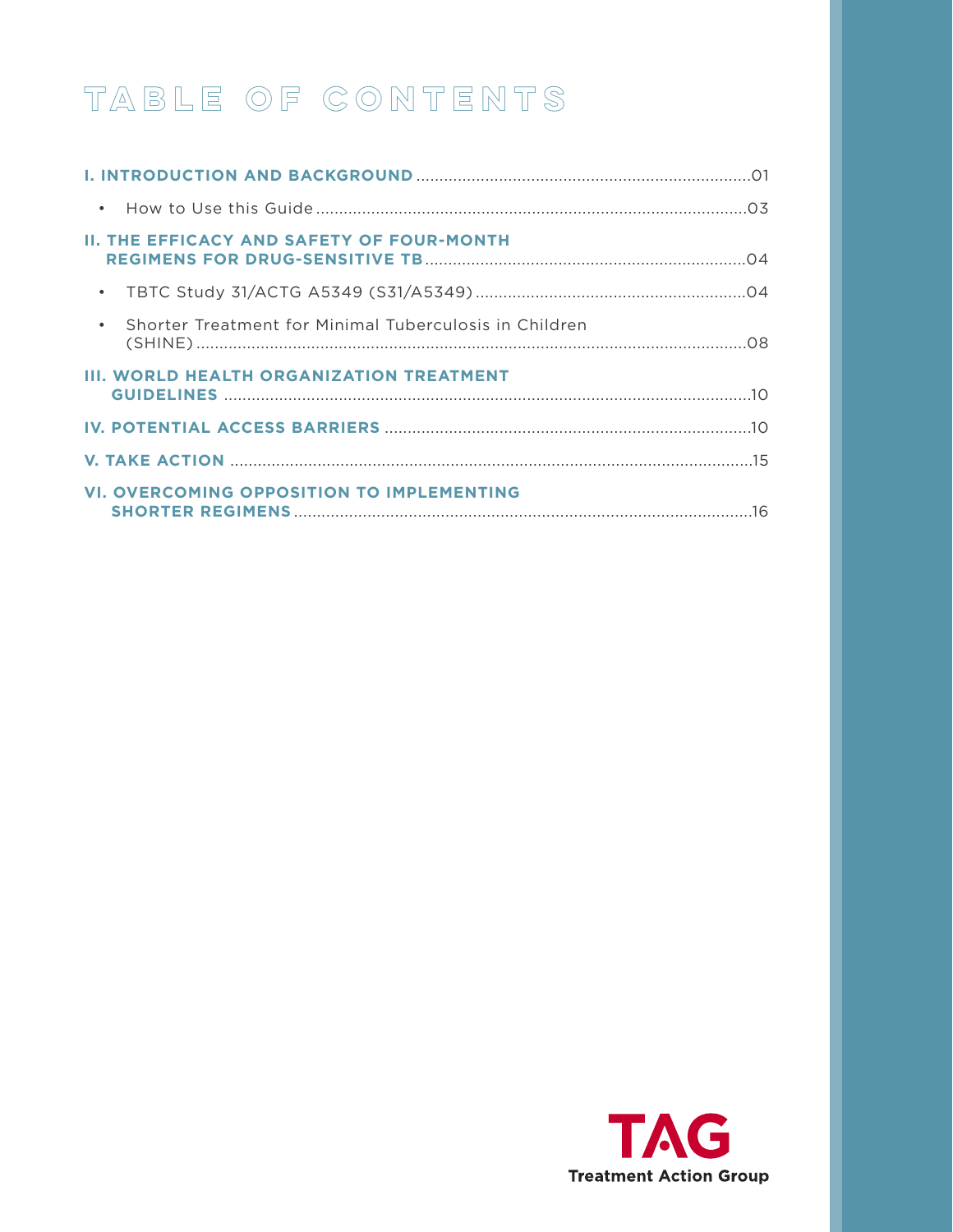## <span id="page-2-0"></span>AN ACTIVIST'S GUIDE TO **shorter Treatment** *FOR DRUG-SENSITIVE TUBERCULOSIS*



#### **October 2021**

Written by: Lindsay McKenna

Reviewed by: Mike Frick, David Branigan, Dorothy Namutamba, Barbara Seaworth, Gloria Kerubo Moses, Kseniia Shchenina, Payam Nahid, Susan Dorman, Richard Chaisson, Susan Swindells, Anneke Hesseling, Anna Turkova, Jennifer Furin, Carole Mitnick, Brian Kaiser, Fuad Mirzayev, Sabine Verkuijl, Annemieke Brands, and Tiziana Masini

## **I. INTRODUCTION AND BACKGROUND**

After a decades-long wait, shorter treatment for drug-sensitive tuberculosis (TB) for adults and children is finally possible. This Activist's Guide reviews two landmark clinical trials (S31/A5349 and SHINE) showing that adults, adolescents, and some children can be cured of TB in as little as four months. These results, first presented in late 2020, follow closely behind a series of dramatic improvements to treatment regimens for drug-resistant TB (see Figure 1).

## **FIGURE 1: TUBERCULOSIS TREATMENT SHORTENING MILESTONES**

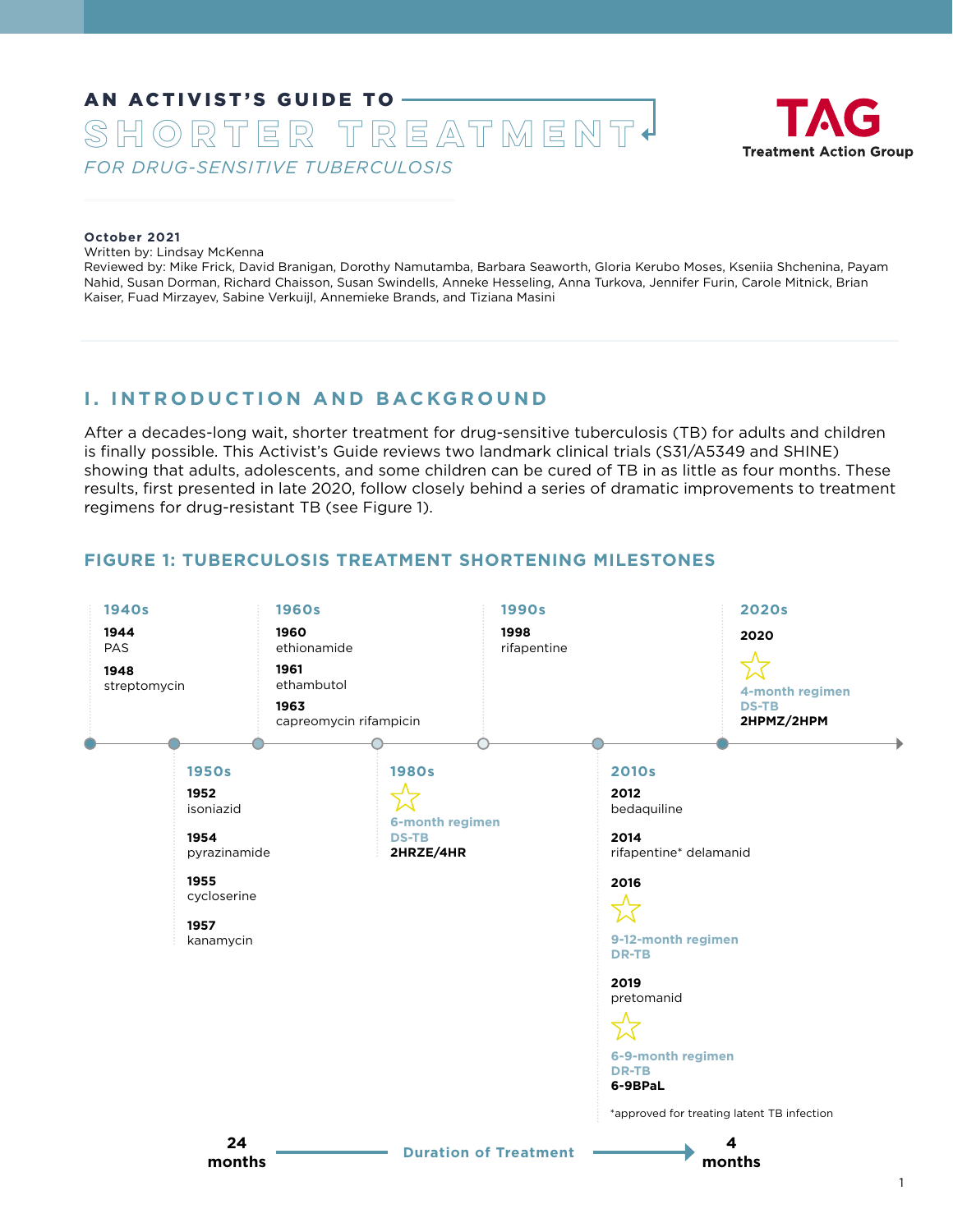It took multiple attempts to demonstrate that drug-sensitive TB treatment can be shortened to less than six months. Three large phase III trials sought to shorten treatment by introducing a fluoroquinolone (REMoxTB, OFLOTUB)—one of them also introduced rifapentine (RIFAQUIN)—and all failed to demonstrate **noninferiority** to the sixmonth standard of care.<sup>1,2,3</sup> It's unsurprising that shortening treatment for drug-sensitive TB has been more difficult than shortening treatment for drug-resistant TB. The six-month standard of care for drug-sensitive TB in place since the 1980s: (1) contains rifampicin and isoniazid, two powerful drugs which each have strong **bactericidal and bacteriostatic activity**; (2) has a treatment success rate of up to 95 percent in clinical trials (closer to 80 percent under program conditions); and (3) is safe and well-tolerated by most people. Combined, these factors have made shortening TB treatment further a daunting challenge.

In 2020, more than 40 years after the advent of the six-month regimen, the tide was finally turned by TBTC Study 31/ACTG A5349 (S31/A5349), a phase III randomized controlled study conducted by the **TBTC** and **ACTG**. Conducted in 13 countries in Africa, the Americas, and Asia, S31/A5349 found a four-month rifapentine- and moxifloxacin-containing regimen noninferior to the six-month standard of care in adults and adolescents.<sup>4</sup> The new four-month regimen has been tagged "4-Short TB" by the **Community Research Advisors Group (CRAG).**<sup>5</sup> In the same year, the SHINE trial (Shorter Treatment for Minimal Tuberculosis in Children), a phase III randomized controlled study sponsored by University College London, determined that the continuation phase of the standard sixmonth treatment regimen for drug-sensitive TB could be shortened from four to two months for children with **non-severe TB**. 6

It's important for activists to know the details of shorter TB treatment regimens (see Figure 2) because the coming years will bring results from even more treatment-shortening research. Don't get too comfortable several ongoing phase III clinical trials are similarly seeking to shorten treatment for drug-sensitive TB by optimizing the rifamycin selection and dose (RIFASHORT, [NCT02581527\)](https://clinicaltrials.gov/ct2/show/NCT02581527), introducing new and repurposed medicines (SimpliciTB, [NCT03338621\)](https://clinicaltrials.gov/ct2/show/NCT03338621?term=SimpliciTB&rank=1), or a combination of both strategies (TRUNCATE-TB, [NCT03474198](https://clinicaltrials.gov/ct2/show/NCT03474198?term=TRUNCATE&rank=1); CLO-FAST, [NCT04311502](https://clinicaltrials.gov/ct2/show/NCT04311502)). Using even newer drugs, including those with novel mechanisms of action, and potentially in combination with **host-directed therapies,** researchers hope to shorten treatment regimens for TB even further in the future.

#### **NONINFERIORITY** means

that the experimental treatment intervention does not perform worse than the control. Said differently, the difference between the experimental treatment intervention and the control falls within a prespecified acceptable range (called the noninferiority margin). Testing noninferiority is different from testing for either superiority or equivalence.

A TB drug is considered to have **BACTERICIDAL** activity when it effectively kills mycobacteria.

A TB drug is considered to have **BACTERIOSTATIC** activity when it effectively prevents mycobacteria from replicating.

**THE TUBERCULOSIS TRIALS CONSORTIUM (TBTC)** is an international clinical trials network funded by the U.S. Centers for Disease Control and Prevention (CDC).

**THE AIDS CLINICAL TRIALS GROUP (ACTG)** is and international clinical trials network funded by the U.S. National Institutes of Health (NIH).

The **CRAG** is the community advisory board to the TBTC and has been closely involved in S31/A5349 since its inception, influencing key parts of the trial design, implementation, and approach to results dissemination.

**NON-SEVERE TB** is TB that is both smear negative and non-severe in form, i.e., in lymph nodes outside of the chest ("extra-thoracic lymph node TB") or, if inside of the chest ("intrathoracic TB"), confined to one lobe of the lungs with no cavities or to lymph nodes without significant airway obstruction and no bilateral airway narrowing (as determined on chest X-ray).

#### **H O S T- D I R E C T E D**

**THERAPIES** aim to enhance the human (host) immune response or to modulate host factors that may improve the ability of antibiotics to reach and kill TB bacteria in the body, potentially increasing the speed at which TB cure is achieved, and/or reducing lung damage and/or the likelihood of relapse.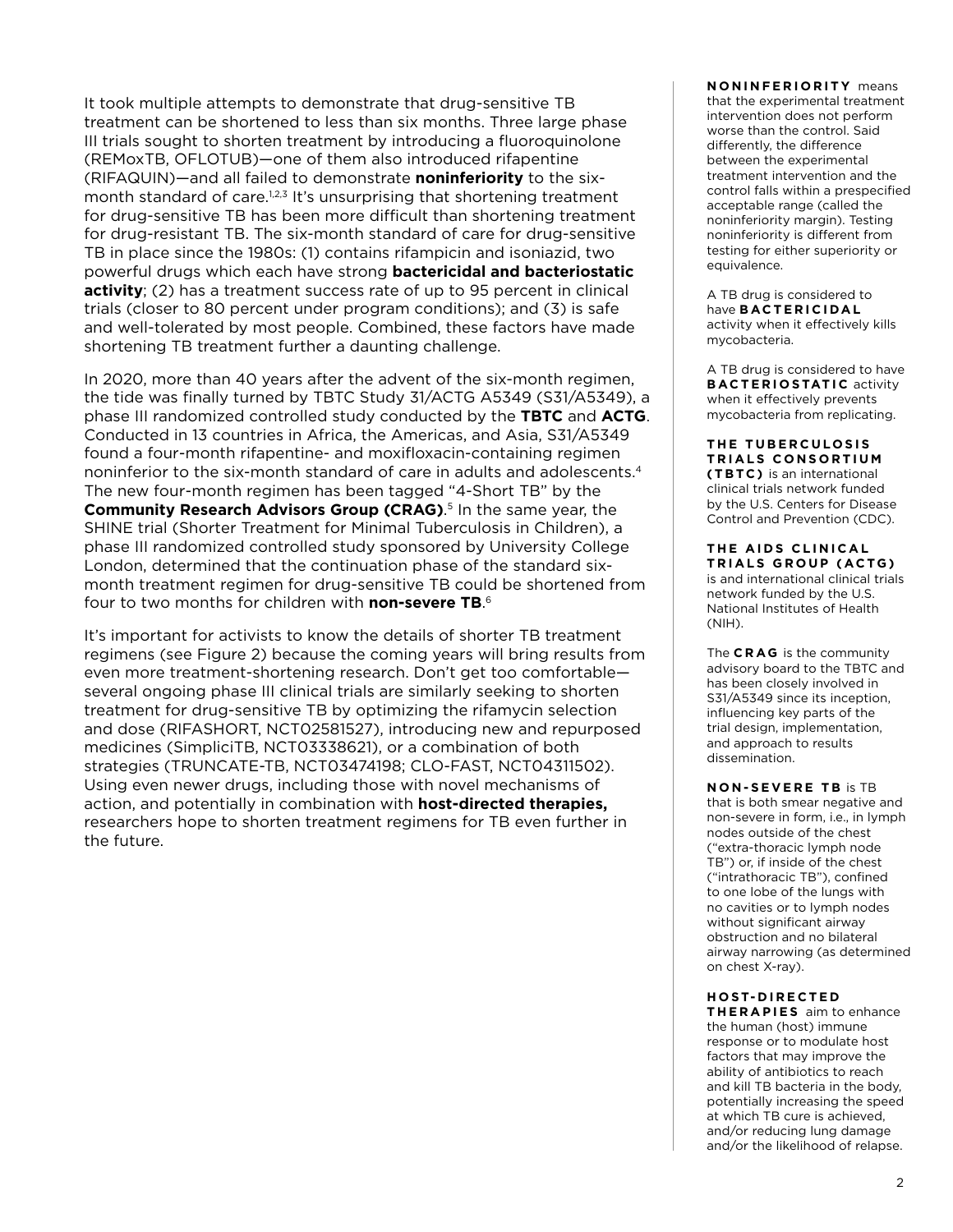## <span id="page-4-0"></span>**FIGURE 2. TREATMENT REGIMENS FOR TUBERCULOSIS RECOMMENDED BY THE WORLD HEALTH ORGANIZATION**



\*these are examples of individualized regimens containing 4-5 medicines selected according to the WHO table of priority medicines; the composition of individualized regimens will vary depending on the individual's profile of drug-resistance and potentially other factors.

## **HIGHLIGHT BOX 1: HOW TO USE THIS GUIDE**

We wrote this guide to provide activists with information about shorter treatment regimens for drug-sensitive TB, including recent trial results, key considerations for special populations, and anticipated access barriers. The guide also equips activists with actions they can take and arguments they can use to advocate for access to shorter treatment regimens for TB.

Throughout this guide, regimens are represented in short form where numbers represent the duration of treatment in months, letters represent the individual drugs that make up each regimen, and slashes are used to separate the intensive and continuation phases of treatment. For example, 2HRZE/4HR represents the six-month standard of care regimen for drug-sensitive TB: two months of isoniazid, rifampicin, pyrazinamide, and ethambutol, followed by four months of isoniazid and rifampicin. 2HPZM/2HPM represents the fourmonth regimen that successfully demonstrated noninferiority in S31/A5349: two months of isoniazid, rifapentine, pyrazinamide, and moxifloxacin, followed by two months of rifapentine, pyrazinamide, and moxifloxacin. The cheat sheet below provides commonly used abbreviations for each TB medicine.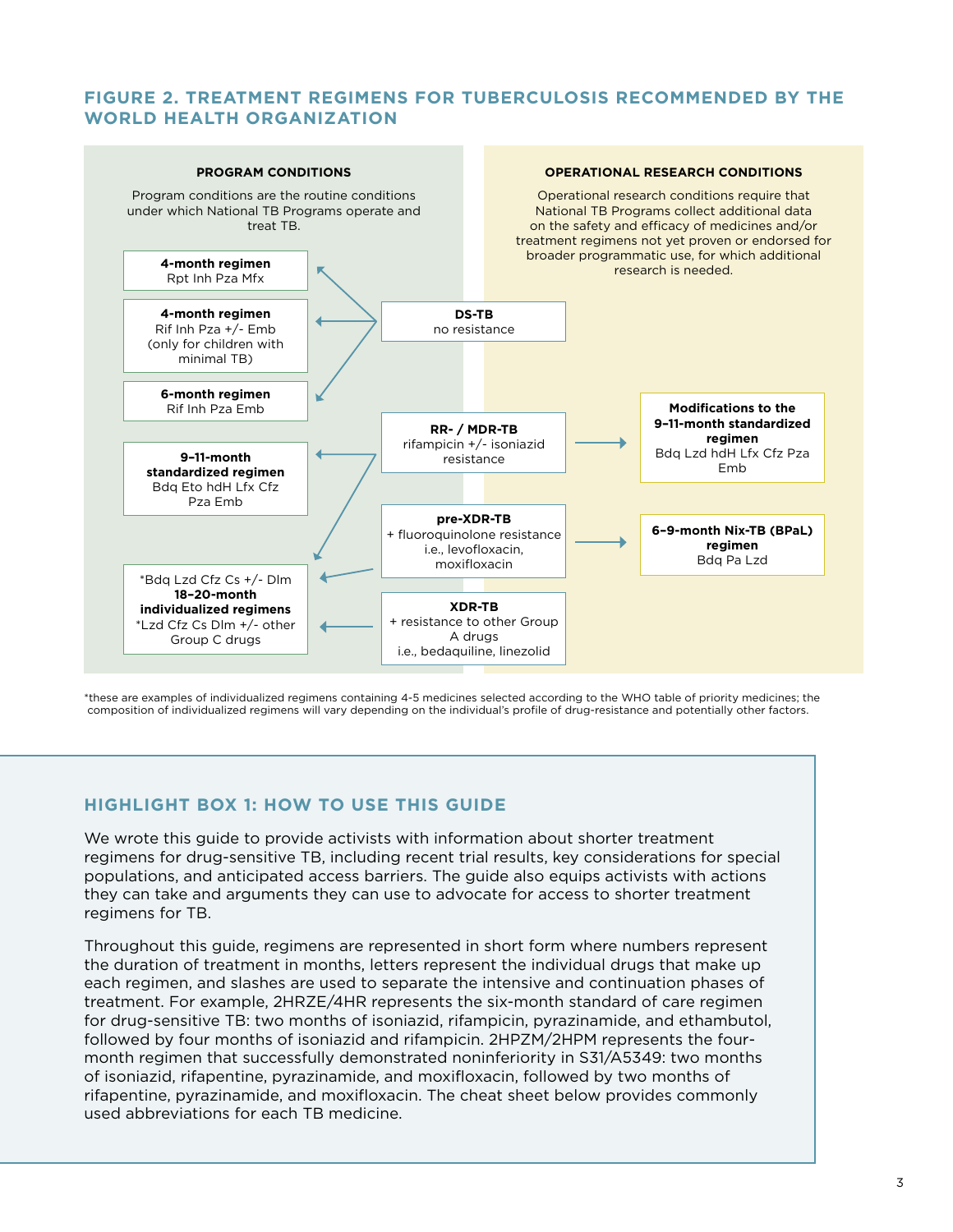| amikacin            | Am         | meropenem             | Mpm        |
|---------------------|------------|-----------------------|------------|
| bedaquiline         | J, Bdg     | moxifloxacin          | M, Mfx, Mx |
| clofazimine         | C. Cfz     | p-aminosalicylic acid | <b>PAS</b> |
| cycloserine         | <b>Cs</b>  | pretomanid            | Pa         |
| delamanid           | D, Dlm     | prothionamide         | Pto        |
| ethambutol          | E, Emb     | pyrazinamide          | Z, Pza     |
| ethionamide         | Eto        | rifabutin             | B, Rfb     |
| high dose           | Hd         | rifampicin            | R, Rif     |
| imipenem-cilastatin | Imp-Cln    | rifapentine           | P, Rpt     |
| isoniazid           | H, Inh     | streptomycin          | S          |
| levofloxacin        | L, Lfx, Lx | terizidone            | Trd, Tzd   |
| linezolid           | Lzd, Lz    |                       |            |

## <span id="page-5-0"></span>**TB MEDICINES ABBREVIATIONS CHEAT SHEET**

#### **II. THE EFFICACY AND SAFETY OF FOUR-MONTH REGIMENS FOR DRUG-SENSITIVE TB**

#### **TBTC Study 31/ACTG A5349 (S31/A5349)**

The objective of S31/A5349 was to evaluate the efficacy, safety, and tolerability of two rifapentine-based four-month regimens for the treatment of adults and adolescents with drug-sensitive pulmonary TB. S31/A5349 enrolled 2,516 participants from 34 sites in **13 countries**. Trial participants represented a diverse range of people with TB, including adolescents down to 12 years of age (2.7%), people living with HIV with CD4 counts down to 100 cell/mm<sup>3</sup> (8.5%), and people with cavitary disease (73%). The trial compared two four-month regimens, both with rifapentine (1,200 mg daily) in place of rifampicin, and one with moxifloxacin (400 mg daily) in place of ethambutol (2HPZE/2HP and 2HPZM/2HPM) to the six-month standard of care for drug-sensitive TB (2HRZE/4HR).

The 13 COUNTRIES

included in S31/A5349 are Brazil, China (Hong Kong), Haiti, India, Kenya, Malawi, Peru, South Africa, Thailand, Uganda, the United States, Vietnam, and Zimbabwe.



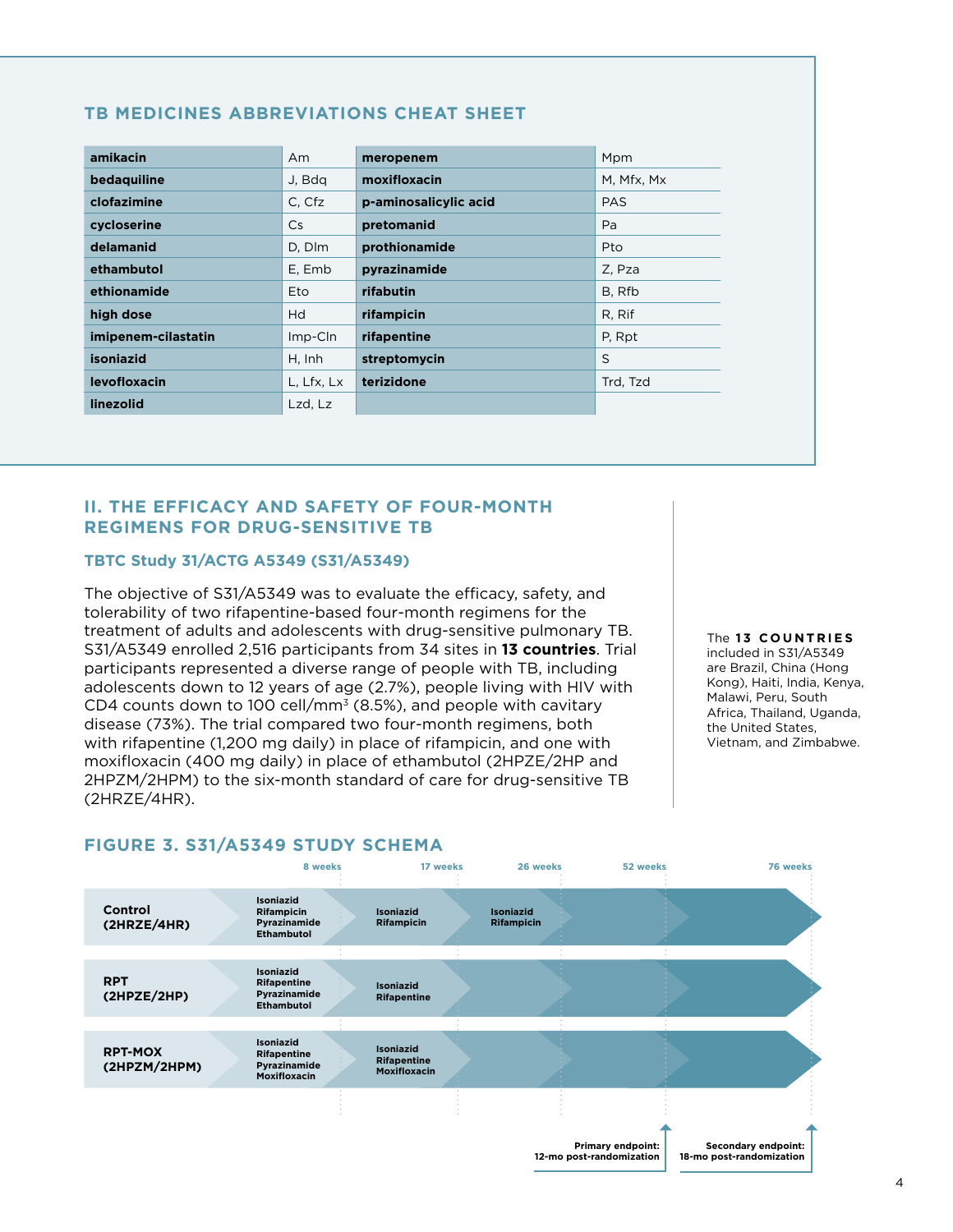The four-month rifapentine- and moxifloxacin-containing regimen (2HPZM/2HPM) was shown to be noninferior to the six-month standard of care (2HRZE/4HR). Said another way, unfavorable treatment outcomes (i.e., treatment failure, relapse, death) observed among people randomized to receive the four-month rifapentine- and moxifloxacin-containing regimen were no worse than those observed among people randomized to receive the six-month standard of care. In terms of safety, which is measured by all-cause mortality and grade three or higher **adverse events**, no significant differences were observed between the two treatment regimens (Table 1).<sup>7</sup>

In clinical trials, **A DV E R S E EVENTS** are often "graded" using standard scales so they can be compared among sites and studies. The scale usually ranges from 1 to 5, with 1 being a mild event and 5 being death.

## **TABLE 1. EFFICACY AND SAFETY OUTCOMES IN S31/A5349**

|                | <b>EFFICACY</b>           |                      | <b>SAFETY</b>                |                            |  |
|----------------|---------------------------|----------------------|------------------------------|----------------------------|--|
| Regimen        | <b>Favorable outcomes</b> | Unfavorable outcomes | <b>Grade 3 or higher AEs</b> | <b>All-cause mortality</b> |  |
| Control        | 90.4%                     | 9.6%                 | 19.3%                        | 0.8%                       |  |
| (2HRZE/4HR)    | (656/726)                 | (70/726)             | (159/825)                    | (7/825)                    |  |
| <b>RPT-MOX</b> | 88.4%                     | 11.6%                | 18.8%                        | 0.4%                       |  |
| (2HPZM/2HPM)   | (668/756)                 | (88/756)             | (159/846)                    | (3/846)                    |  |

Percentages of favorable and unfavorable outcomes represented in this table are based on the assessable population, which excludes participants who experience an event that is unlikely related to TB disease or the intervention (e.g., death from violent or accidental cause, loss to follow-up after completing treatment). The safety analysis includes all participants, which is why the denominators are different in the columns for grade 3 or higher adverse events (AEs) and all-cause mortality (safety endpoints) compared with the columns for favorable and unfavorable outcomes (efficacy endpoints).

## **What about people living with HIV?**

S31/A5349 enrolled 214 people living with HIV (8.5% of the trial population) with a CD4 T-cell count of at least 100 cells per cubic millimeter (the median CD4 T-cell count was 344 [223-455] cells/mm<sup>3</sup>). PLHIV were enrolled using a phased approach, starting with people already on an efavirenz-based regimen and then expanding to include PLHIV initiating an efavirenz-based regimen within the first eight weeks of TB treatment to evaluate drug-drug interactions between efavirenz and rifapentine. The investigators found that the four-month moxifloxacin- and rifapentine-containing regimen performed similarly to the six-month standard of care among PLHIV and was safe and well-tolerated (Table  $2$ ). $8$ 

## **TABLE 2. EFFICACY AND SAFETY OUTCOMES IN S31/A5349 AMONG PLHIV**

|                                | <b>EFFICACY</b>           |                    |                      |                   | <b>SAFETY</b>                |                    |                     |                 |
|--------------------------------|---------------------------|--------------------|----------------------|-------------------|------------------------------|--------------------|---------------------|-----------------|
| Regimen                        | <b>Favorable outcomes</b> |                    | Unfavorable outcomes |                   | <b>Grade 3 or higher AEs</b> |                    | All-cause mortality |                 |
|                                | $HIV+$                    | $HIV-$             | $HIV+$               | HIV-              | $HIV+$                       | HIV-               | $HIV+$              | HIV-            |
| Control<br>(2HRZE/4HR)         | 84.7%<br>(50/59)          | 90.8%<br>(605/666) | 15.3%<br>(9/59)      | 9.2%<br>(61/666)  | 21.4%<br>(15/70)             | 19.1%<br>(144/755) | 2.9%<br>(2/70)      | 0.7%<br>(5/755) |
| <b>RPT-MOX</b><br>(2HPZM/2HPM) | 91.4%<br>(53/58)          | 88.1%<br>(615/698) | 8.6%<br>(5/58)       | 11.9%<br>(83/698) | 13.9%<br>(10/72)             | 19.3%<br>(149/774) | 0%<br>(0/72)        | 0.4%<br>(3/774) |

Percentages of favorable and unfavorable outcomes represented in this table are based on the assessable population, which excludes participants who experience an event that is unlikely related to TB disease or the intervention (e.g., death from violent or accidental cause, loss to follow-up after completing treatment). The safety analysis includes all participants, which is why the denominators are different in the columns for grade 3 or higher adverse events (AEs) and all-cause mortality (safety endpoints) compared with the columns for favorable and unfavorable outcomes (efficacy endpoints).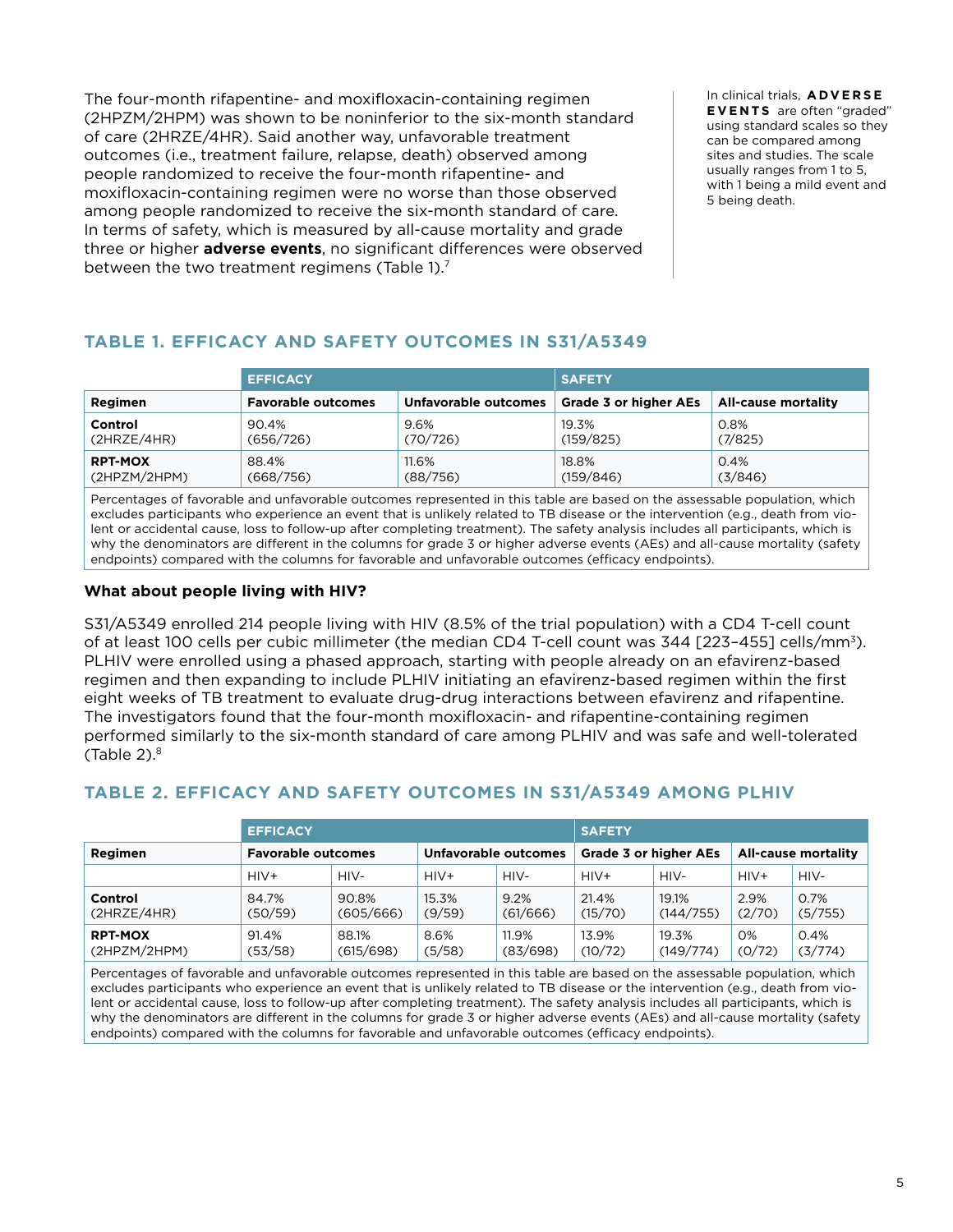There were no significant drug-drug interactions between rifapentine (1,200 mg daily) and efavirenz.<sup>9</sup> Studies to evaluate drug-drug interactions between other antiretroviral (ARV) medications (e.g., dolutegravir, tenofovir alafenamide) and rifapentine administered in the context of the **3HP** and **1HP** regimens for TB prevention are ongoing.10 When dosed at 900 mg weekly in the context of the 3HP regimen for TB prevention in adults, rifapentine can be safely administered with dolutegravir without any dose adjustments.<sup>11</sup> The ACTG plans to evaluate drug-drug interactions between dolutegravir and rifapentine administered at a higher dose (1,200 mg daily) (ACTG A5406) to determine whether any dose adjustments are required while PLHIV on dolutegravir-based regimens are taking TB treatment with this new regimen.

#### **What about children and young people?**

S31/A5349 enrolled 68 adolescents (12–17 years old, 2.7% of the trial population) from 10 sites in seven countries. Although numbers were small, the four-month rifapentine- and moxifloxacin-containing arm performed similarly in adolescents, of which 59 (87%) were 15 years or older and 59 (87%) had cavitary disease.12 No adolescents enrolled in the study were living with HIV. Studies are ongoing to determine the dose and safety of rifapentine administered to children 12 years of age and younger with and without HIV in the context of the 3HP and 1HP regimens for TB prevention.13 Further investigations will be required to determine the dose and safety of rifapentine administered to children in the four-month moxifloxacin- and rifapentine-containing regimen, and whether dose adjustments will be required for certain ARV medications when administered alongside higher daily doses of rifapentine to children living with HIV.

#### **What about pregnant people?**

Pregnant people were not eligible to participate in S31/A5349. However, 34 participants became pregnant during study treatment (1.4% of the trial population), including nine people receiving treatment with the rifapentine- and moxifloxacin-containing regimen. In line with the study protocol, people who became pregnant discontinued study treatment and were followed for pregnancy, maternal, and infant outcomes. Analyses of these data were not available at the time of publication. A study conducted in pregnant and postpartum people with and without HIV determined that no dose adjustments are necessary to administer rifapentine in the 3HP regimen for TB prevention during pregnancy.<sup>14</sup> Additional data will be required to determine the *safety* of rifapentine during pregnancy, and whether any dose adjustments are required to administer rifapentine to pregnant people with and without HIV in the four-month moxifloxacin- and rifapentine-containing regimen.

**3HP:** three months of once weekly rifapentine (900 mg) and isoniazid for TB prevention.

**1HP:** one month of daily rifapentine (600 mg) and isoniazid for TB prevention.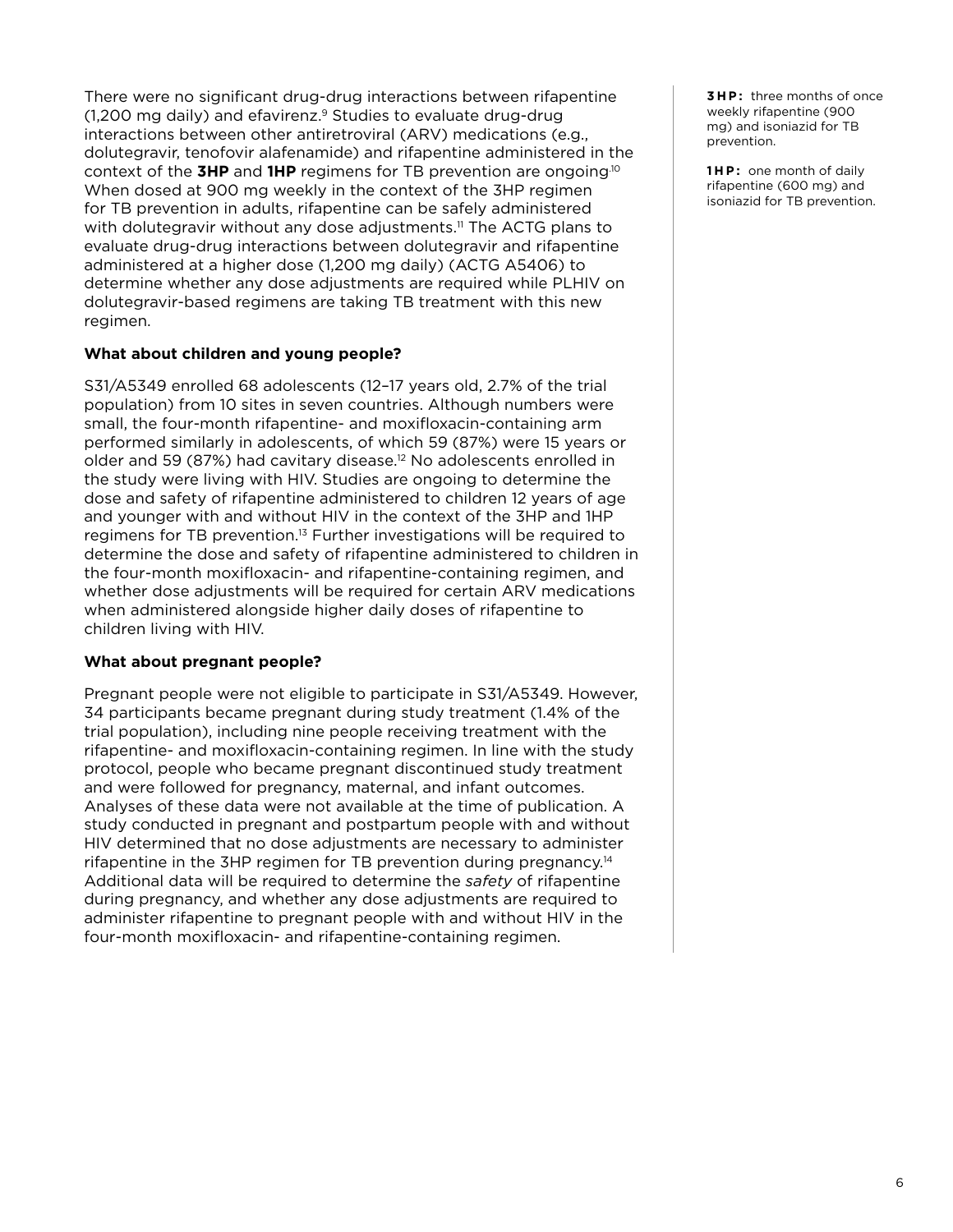#### **What about people who want to avoid pregnancy?**

S31/A5349 did not evaluate drug-drug interactions between rifapentine and hormone-based contraceptives, however, it is known that rifamycins can decrease their effectiveness. In ACTG study A5338 (NCT02412436), women living with HIV receiving rifampicin-based TB treatment together with Depo-Provera (DPMA) had higher clearance of and reduced exposures to **medroxyprogesterone acetate (MPA)**. <sup>15</sup> In this study, that meant 12 percent of the 42 women enrolled ultimately had levels of MPA that might have been too low to prevent pregnancy. This suggests that to prevent contraceptive failure, more frequent DPMA dosing might be required during TB treatment (e.g., every 8 to 10 weeks instead of every 12 weeks). DPMA has not been studied with rifapentine. Until these data are available, people who want to avoid pregnancy should consider using a non-hormone-based or an additional form of contraception while taking TB treatment with the new four-month rifapentine-containing regimen.

#### **What about people with diabetes mellitus?**

S31/A5349 enrolled 83 people with diabetes mellitus (DM) (3.3% of the trial population). There was no difference in outcomes among people with DM in the trial. Interactions between rifapentine and **hypoglycemic agents** have not been well studied; however, rifampicin is known to interact with them.<sup>16</sup> **Insulin analogs** may be preferentially used to manage DM in people receiving treatment for TB with either the new four-month or standard six-month regimen, given that they do not seem to be affected by rifamycins. Other factors associated with DM, such as age and kidney or renal impairment, may additionally affect hypoglycemic and antituberculosis drug metabolism, necessitating close monitoring for drug and blood glucose levels and adverse effects (e.g., hyperglycemia, hypoglycemia, liver toxicity, gastrointestinal reactions, etc.) during TB treatment.

#### **What about people with extrapulmonary TB?**

**Extrapulmonary TB** can be more severe and difficult to treat than pulmonary TB given variability in the abilities of TB medicines to reach and penetrate sites of TB disease outside of the lungs. Non-severe forms of extrapulmonary TB are generally assumed to be treatable with the same combination of medicines and duration of use as pulmonary TB. People with extrapulmonary TB were not eligible to participate in S31/A5349 so there are no data to support whether the four-month rifapentine- and moxifloxacin-containing regimen will have adequate efficacy against extrapulmonary TB, especially forms that are considered more severe and that currently require treatment for up to 12 months using the standard regimen for drug-sensitive TB.

#### **What about people being treated for hepatitis C virus?**

Rifamycins are known to induce liver enzymes that metabolize directacting antiviral drugs (DAAs) used to treat hepatitis C virus (HCV), decreasing their concentrations to subtherapeutic levels. As such, neither rifampicin nor rifapentine are recommended for use together with the DAAs used to treat HCV.17 People with HCV should consult with their health care providers about starting rifamycin-containing TB treatment regimens either before or after completing treatment for HCV.

#### **M E D R OXY P R O G E S T E R O N E**

**ACETATE** is the active ingredient in Depo-Provera, an injectable form of contraception that activates the same receptors as the hormone progestin, preventing ovulation and pregnancy.

#### **H Y P O G LYC E M I C**

**AGENTS** are antidiabetic drugs designed to help people with type 2 diabetes manage their condition by regulating blood sugar levels, e.g., by stimulating insulin secretion, reducing sugar production, enhancing sugar removal, or slowing the absorption of food.

#### **INSULIN ANALOGS** are synthetic forms of insulin that

are injected under the skin and, once absorbed, act like human insulin.

#### **EXTRAPULMONARY TB**

is TB outside of the lungs, e.g., in the bones, brain, spine, etc.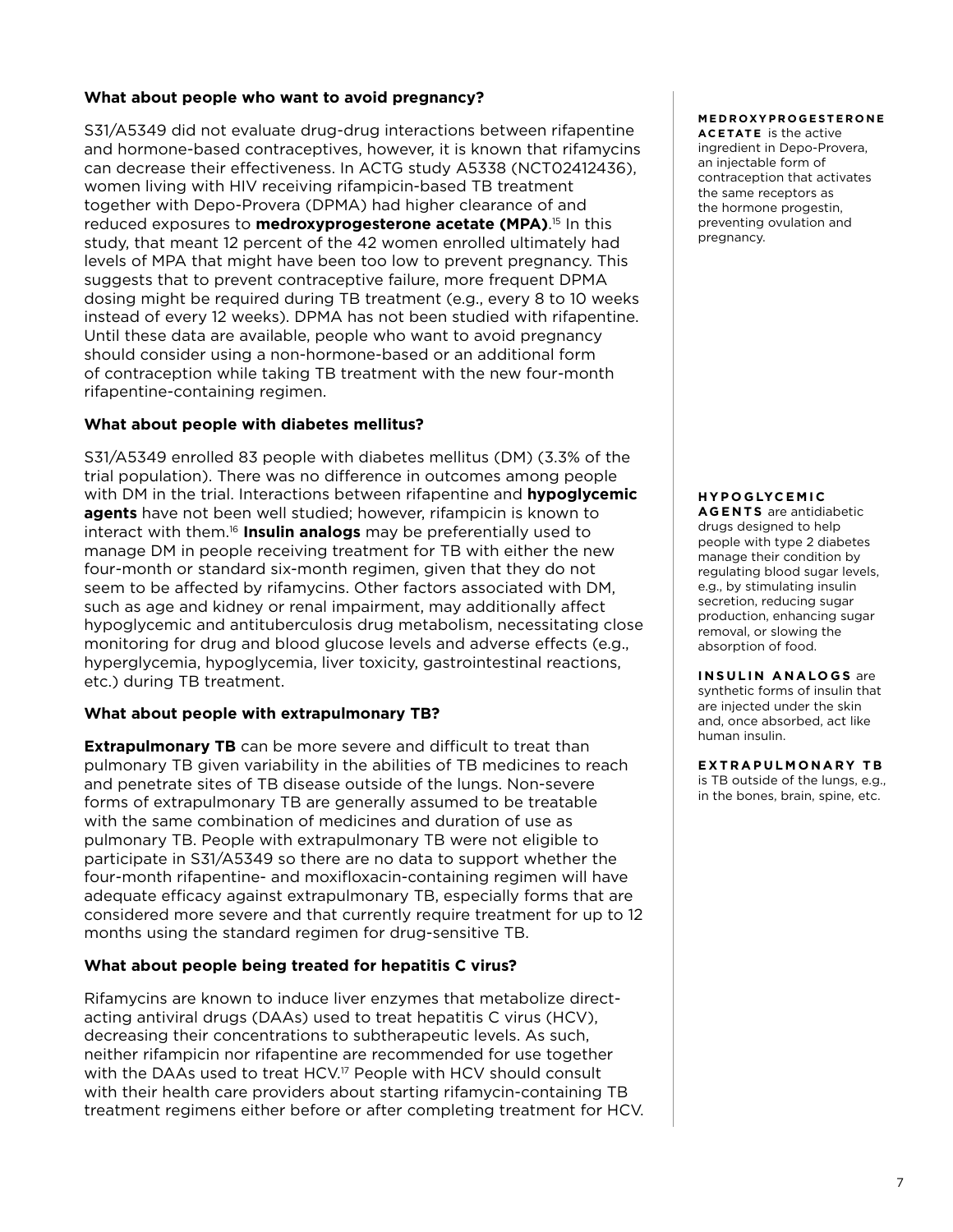#### <span id="page-9-0"></span>**What about people who take psychotropic medicines?**

Similar to what is observed with DAAs used to treat HCV, rifamycins induce liver enzymes that metabolize many antidepressants and antipsychotic medications. As a result, rifamycins can decrease concentrations of antidepressants and antipsychotic medicines, in some cases to subtherapeutic levels, necessitating dosing adjustments. Most existing information on drug-drug interactions between rifamycins and psychotropic medicines is specific to rifampicin. Interactions between rifapentine and psychotropic medicines can be assumed but have not been as well studied. People who need to take psychotropic medicines should consult with their health care providers about whether their antidepressants and/or antipsychotic medicines can be safely combined with rifampicin- or rifapentine-containing TB treatment regimens and to determine whether any dose adjustments are necessary.

#### **What about people who use drugs?**

S31/A5349 enrolled three people who inject drugs and 174 people who use non-injecting drugs (0.1% and 7.4% of the trial population, respectively) but analyses of outcomes and other data specific to people who use drugs (PWUD) enrolled to S31/A5349 are not available or planned. There are limited data available to inform the treatment of TB among people on **opioid substitution therapies (OST)/treatment for opioid use disorders (OUD)**, as PWUD are often excluded from participating in clinical trials. Rifampicin—a rifamycin like rifapentine—is known to reduce exposures to methadone and buprenorphine, which can result in opiate withdrawal if not carefully managed.18 As such, persons requiring OST while on treatment for TB with either the new four-month rifapentine- and moxifloxacin-containing regimen or the standard six-month regimen should be closely monitored for signs of opiate withdrawal and other adverse events (e.g., liver toxicity, **QT prolongation**) requiring dose adjustments or treatment interruptions. Active drug use is not a reason to withhold treatment for TB.<sup>19</sup>

#### **Shorter Treatment for Minimal Tuberculosis in Children (SHINE)**

The objective of the SHINE trial was to determine whether the standard six-month regimen for drug-sensitive TB could be shortened by two months without compromising its efficacy or safety in children with non-severe TB. SHINE enrolled 1,204 children 0–16 years old with nonsevere TB from five sites in four countries, India, South Africa, Uganda, and Zambia. The trial compared four versus six months of treatment with standard doses of rifampicin, isoniazid, and pyrazinamide plus or minus ethambutol (ethambutol is added in settings with a high prevalence of isoniazid resistance and/or HIV). The **continuation phase** of treatment was shortened from four to two months in the four-month arm (see Figure 4).

#### **OPIOID SUBSTITUTION THERAPIES/ T R E AT M E N T FOR OPIOID USE**

**DISORDERS:** a type of harm reduction intervention that treats opioid dependence by replacing opioids (like heroin) with prescribed drugs that can manage or reduce opioid cravings and prevent sudden withdrawal.

#### **QT PROLONGATION** is

a disturbance in the heart's electrical activity that can lead to serious (and sometimes fatal) rhythmic disturbances

TB treatment is often broken out into two phases: (1) the initial two-month intensive phase, during which more drugs are taken to rapidly kill TB bacteria, and (2) the **C O N T I N UAT I O N PHASE** , during which fewer drugs are taken to eliminate any remaining TB bacteria and prevent relapse.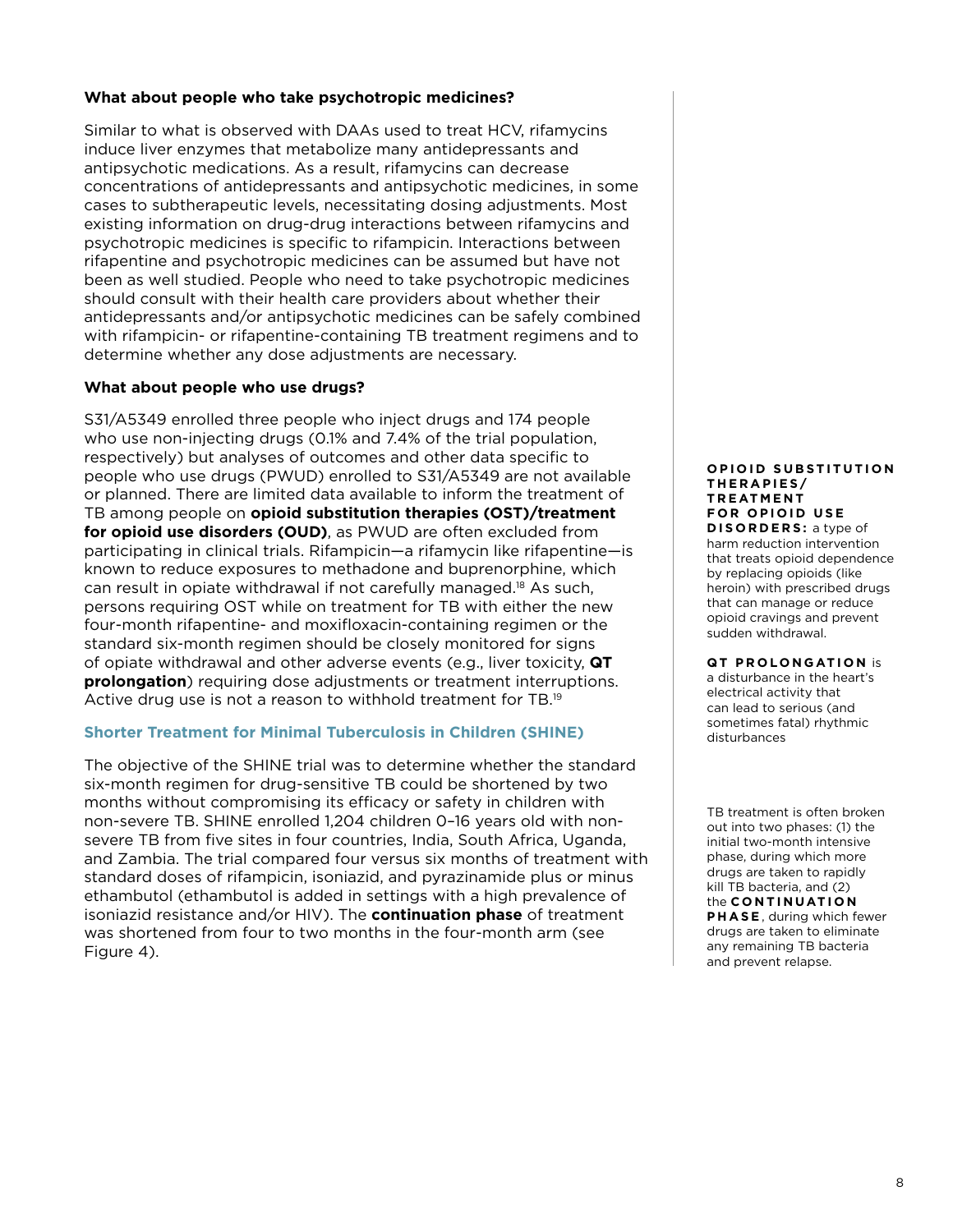## **FIGURE 4. SHINE STUDY SCHEMA**



Four months of treatment was shown to be noninferior to six months of treatment for non-severe drug-sensitive TB in children. Said another way, treatment outcomes observed among children with non-severe TB randomized to receive four months of treatment were no worse than those observed among children with non-severe TB randomized to receive six months of treatment.<sup>20</sup> In terms of safety, measured by all-cause mortality and grade three or higher adverse events, no significant differences were observed between four versus six months of treatment (Table 3).<sup>21</sup>

## **TABLE 3. EFFICACY AND SAFETY OUTCOMES IN SHINE**

|                 | <b>EFFICACY</b>           |                      | <b>SAFETY</b>         |                            |  |
|-----------------|---------------------------|----------------------|-----------------------|----------------------------|--|
| Regimen         | <b>Favorable outcomes</b> | Unfavorable outcomes | Grade 3 or higher AEs | <b>All-cause mortality</b> |  |
| Control         | 92.7%                     | 7.3%                 | 8.0%                  | 3.2%                       |  |
| (2HRZE/4HR)     | (558/602)                 | (44/602)             | (48/602)              | (19/602)                   |  |
| <b>SHINE</b>    | 92.7%                     | 7.3%                 | 7.8%                  | 2.0%                       |  |
| (2H RZ[El/2HR)] | (558/602)                 | (44/602)             | (47/602)              | (12/602)                   |  |

Percentages of favorable and unfavorable outcomes represented in this table are based on the intention to treat population; it includes all participants randomized to the trial.

#### **What about children living with HIV (CLHIV)?**

SHINE enrolled 127 children living with HIV (10.5% of the trial population). Given known interactions between rifampicin and ARV medications, children living with HIV enrolled in the study three years of age or older received an efavirenz-based ARV regimen, and children younger than three years either received boosted lopinavir/ritonavir dosing or an ARV regimen composed of three nucleoside reverse transcriptase inhibitors (NRTIs).<sup>22</sup> A prespecified sub-group analysis comparing outcomes among children with and without HIV enrolled in the study found no significant differences. More in-depth analyses of the available data on children living with HIV (e.g., adverse events by HIV status) were not available at the time of publication but are expected in 2022.

#### **What about children with more severe forms of pulmonary TB?**

Children with severe TB were not eligible for the SHINE trial. As such, all children enrolled in the SHINE trial were judged by local treating clinicians to have non-severe TB. Radiologists later reviewed the chest X-rays of all children enrolled in SHINE and judged 71 children as having severe TB (34 children treated for four months and 37 children treated for six months), though their adjudication did not influence participation or the treatment received in the trial. Outcomes among children judged to have severe TB by central radiology review were similar between those who received four versus six months of treatment, with 94% of children in each group achieving a favorable treatment outcome. Two children treated for four months and two children treated for six months had unfavorable outcomes; one child in each group died. The numbers of children judged to have severe TB by central radiology review enrolled in the SHINE trial are too small to draw any definitive conclusions about whether treatment can be shortened to four months for children with more severe forms of pulmonary TB.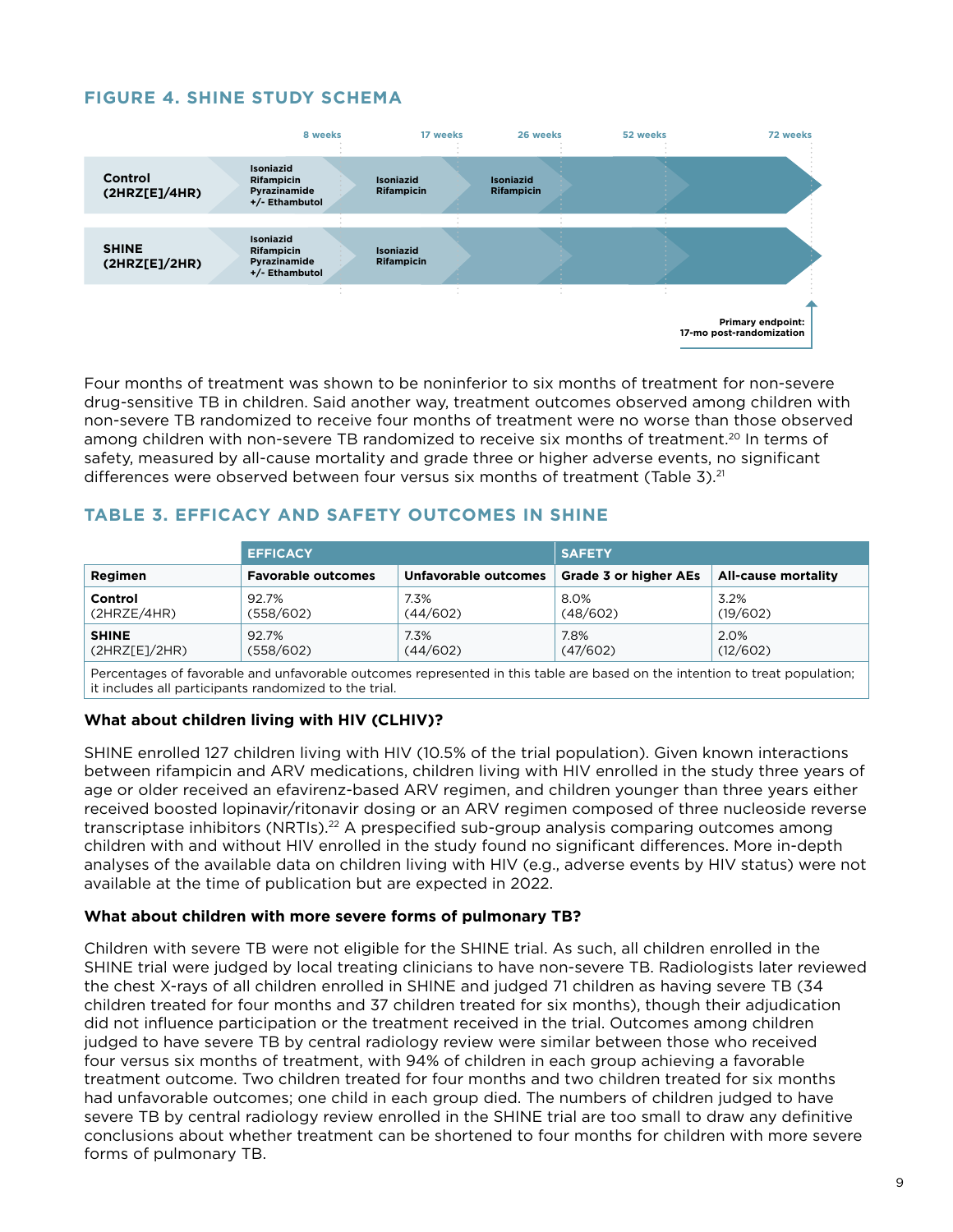## <span id="page-11-0"></span>**III. WORLD HEALTH ORGANIZATION TREATMENT GUIDELINES**

In June and August 2021, respectively, the World Health Organization (WHO) issued rapid communications on the four-month S31/A5349 and SHINE regimens.<sup>23,24</sup>

In its rapid communication, the WHO signaled its support for the four-month rifapentine- and moxifloxacin-containing regimen (2HPMZ/2HPM), positioning it as an alternative to the current six-month standard of care. The WHO also recognized the potential benefits of and barriers to the regimen's implementation. The potential benefits the WHO recognized include a faster cure and reduced burden on both patients and the health care system. The potential barriers include the cost and availability of rifapentine and access to **drug susceptibility testing (DST)**. Access to DST is important given that the four-month regimen includes moxifloxacin, a fluoroquinolone and key component of regimens for the treatment of drug-resistant TB. Putting moxifloxacin into a regimen used to treat drug-sensitive TB may necessitate earlier and wider testing for fluoroquinolone resistance to ensure its appropriate use and to support antibacterial stewardship efforts (more on these issues in the next section, IV. Determining Access Barriers).

The WHO also signaled its support for the four-month SHINE regimen (2HRZ[E]/2HR) for the treatment of children with non-severe, presumed drug-sensitive TB, recommending that it be used in place of the sixmonth regimen (2HRZ[E]/4HR). In its rapid communication, the WHO flagged implementation considerations important to determining eligibility for the SHINE regimen, i.e., how to define and diagnose nonsevere TB in children (more on this in section IV). Luckily, the SHINE regimen can be implemented using pediatric formulations already on the market. SHINE uses the same pediatric formulations in the same dosages as those used in the six-month standard of care regimen; it's just the duration of treatment that changes.

Full WHO guidance is expected before the end of 2021. Look out for updates to the *WHO Consolidated Guidelines on Tuberculosis Module 4: Treatment - Drug-Susceptible Tuberculosis Treatment and Module 5: Co-morbidities, Vulnerable Populations and People-centered care: Management of tuberculosis in children and adolescents.*

## **IV. POTENTIAL ACCESS BARRIERS**

#### **Rifapentine Price, Supply, and Pill Burden**

Making the four-month regimen from S31/A4349 accessible is complicated by the formulations available for rifapentine. There are currently two **quality-assured** rifapentine products on the market: (1) a 150 mg stand-alone tablet, commercialized by Sanofi for \$15 per box of 24 tablets, and (2) a 300/300 mg fixed-dose combination (FDC) with isoniazid, commercialized by Macleods for \$15 per box of 36 tablets. Of these two formulations, only the 150 mg stand-alone tablet is compatible for dosing the S31/A5349 regimen. This is because isoniazid is dosed at 300 mg daily; using enough 300/300 mg FDC tablets to reach 1,200 mg rifapentine would therefore overdose isoniazid. The 300/300 mg FDC is used for TB prevention.

**D R U G S U S C E P T I B I L I T Y TESTING:** tests used to determine resistance to medicines.

#### A **Q U A L I T Y-A S S U R E D**

**DRUG** is one that has been evaluated and approved by a stringent regulatory authority (e.g., the U.S. Food and Drug Administration, the European Medicines Agency) or the WHO Prequalification Program.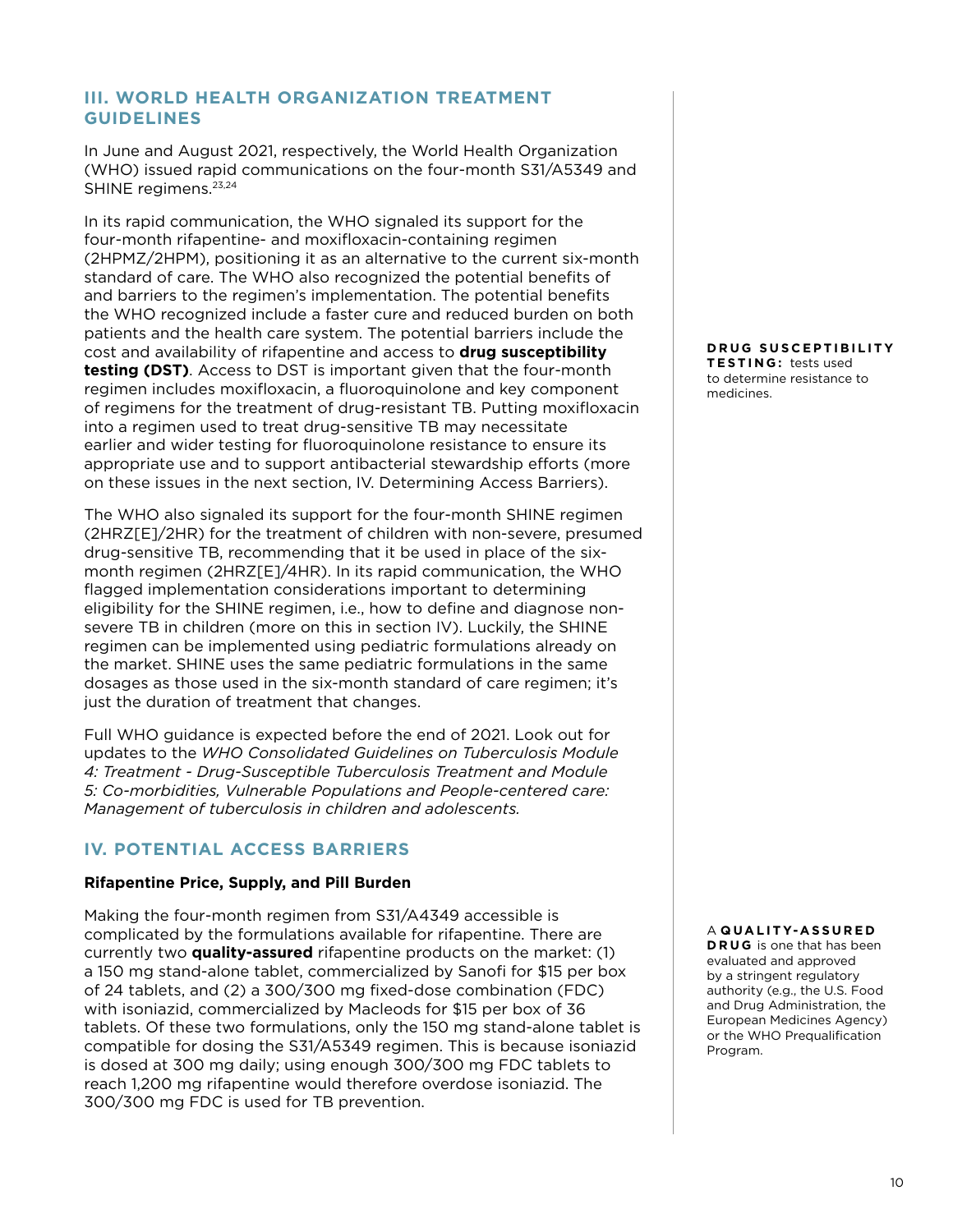<span id="page-12-0"></span>**150 mg tablet price:** The 150 mg rifapentine tablets are currently being offered to over 100 eligible countries at a discounted price of \$5.25 per box under an agreement that Unitaid and the Global Fund negotiated with Sanofi to discount the price of rifapentine through the end of 2021.25 This discounted price may not last; it seems increasingly likely that Sanofi will raise the price of rifapentine after 2021 given expected investments that manufacturers of rifapentine will need to make to reduce **nitrosamine impurities** to acceptable levels.<sup>26,27</sup>

**300/300 mg FDC price:** A separate agreement between Unitaid, the Clinton Health Access Initiative, and Macleods set a ceiling price of \$15 per box for the 300/300 mg rifapentine FDC, enough for one course of 3HP.28 A recent volume guarantee negotiated by MedAccess will extend this discounted price for the Macleods FDC.<sup>29</sup>

**Future formulation prices:** A third quality-assured rifapentine product, a 300 mg stand-alone tablet, is expected to enter the market soon and improve rifapentine's availability, accessibility, and affordability by introducing additional supply and competition. The 300 mg stand-alone tablet will be compatible for dosing the S31/A5349 regimen and will help reduce the daily pill burden (see Figure 5). The price of the 300 mg table is not yet known.

#### **NITROSAMINES** are chemical compounds considered potentially carcinogenic in humans (i.e., they can cause cancer). Everyone is exposed to some level of nitrosamines in daily life, as they are

present in drinking water, certain foods, and other products. In 2020 nitrosamine impurities were identified in rifapentine and rifampicin. For more information, see TAG's *Nitrosamines and TB Medicines Information Note and Patient FAQs*, reference 27.

## **HIGHLIGHT BOX 2: PEDIATRIC RIFAPENTINE DATA AND FORMULATIONS NEEDS**

There are no pediatric formulations of rifapentine available outside of clinical trials. The WHO Prequalification Program and Global Fund Expert Review Panel regularly put out Expressions of Interest, intended to signal to manufacturers the medicines and formulations for which there is an urgent unmet need globally. Both entities list a 150 mg scored dispersible rifapentine tablet as an urgent priority given its ability to support pediatric dosing across rifapentine-containing regimens and indications.<sup>30,31</sup> Such a formulation could be used for the 3HP and 1HP preventive treatment regimens as well as the four-month regimen from S31/A5349 for TB treatment once these regimens are recommended by the WHO for children.<sup>32</sup> Currently, rifapentine is recommended in children only in the context of the 3HP regimen for TB prevention, and this recommendation is limited to children two years and older. Rifapentine is recommended for adolescents in the context of the 1HP regimen for TB prevention, but this recommendation does not yet extend to adolescents or children younger than 13. Studies are ongoing or planned to determine the safety and optimal dosing of rifapentine in children less than two years old in the context of 3HP and less than 13 years old in the context of 1HP for TB prevention. Because the four-month regimen from S31/A5349 gives rifapentine at a higher daily dose (1,200 mg daily) than 3HP (900 mg once weekly) or 1HP (600 mg daily), researchers must complete additional dosing and safety research before children and adolescents younger than 12 years old can benefit from access to the four-month S31/A5349 regimen.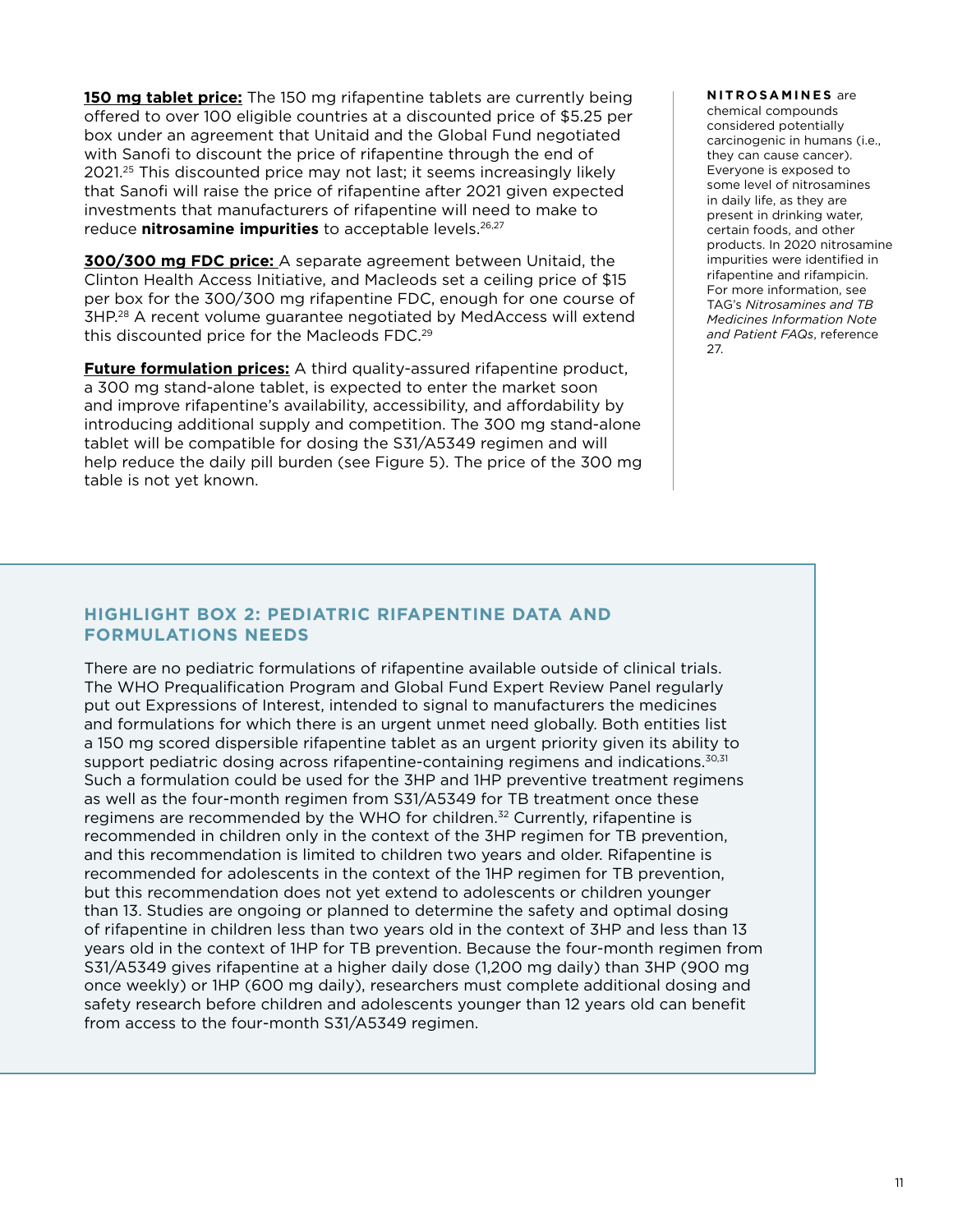Using weighted average prices, the Stop TB Partnership Global Drug Facility calculated the price of the new four-month regimen at \$235–\$265 per treatment course. (This assumes that the discounted price of the Sanofi rifapentine product holds beyond 2021.) This is more than five times the price of the standard six-month regimen (\$43). Ninety percent of the price of the new four-month regimen is driven by the price of rifapentine. The price of rifapentine must fall and the supply must increase for the four-month regimen to be widely adopted and made equitably accessible.

Reducing the daily pill burden for the four-month regimen will require that manufacturers develop new rifapentine formulations, including fixed-dose combinations. Using existing fixed-dose combinations for TB treatment (H75-R150-Z400-E275 and H75-R150), the standard six-month regimen requires four tablets per day. Using the existing 150 mg rifapentine formulation from Sanofi, the pill burden for the new four-month regimen ranges from as many as 13 tablets per day during the intensive phase of treatment to 10 tablets per day during the continuation phase. The introduction of a 300 mg rifapentine stand-alone tablet would reduce the pill burden for the four-month regimen to six to nine tablets per day. The daily pill burden could be reduced to as low as four to seven pills per day with the introduction of three- and four-drug\* fixed-dose combinations (H75-P300-M100 and H75-P300-M100-Z375) (see Figure 5).



\*The possibility of a four-drug FDC depends on the ability to use a flat dose of pyrazinamide. In S31/A5349, the investigators used weight-based dosing for pyrazinamide; the other medicines in the 2HPMZ/2HPM regimen were flat dosed.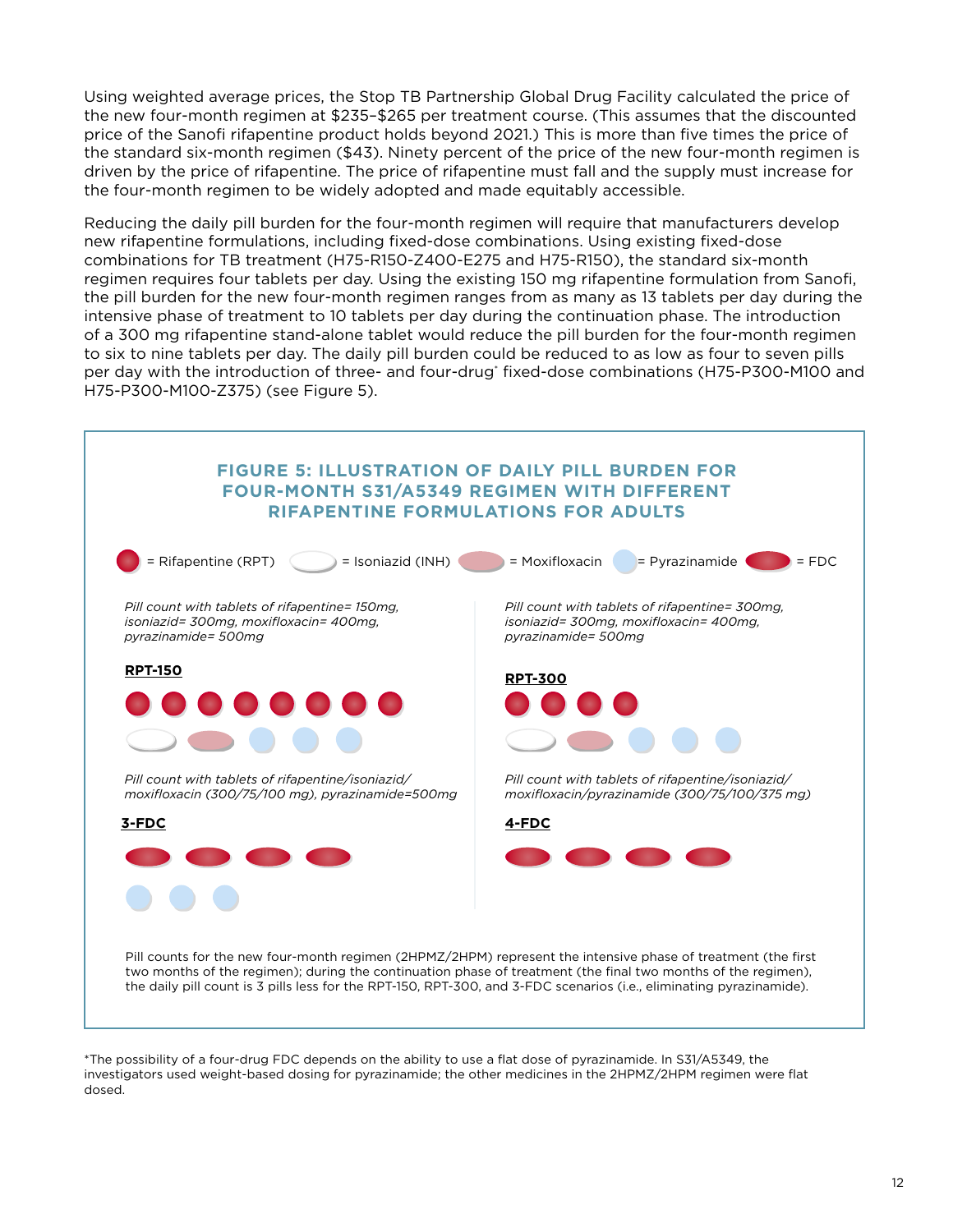#### **Drug Susceptibility Testing**

The four-month S31/A5349 regimen brings moxifloxacin, which is otherwise a second-line drug and key component of regimens for the treatment of drug-resistant TB, into first-line treatment. This shift may affect how TB programs test for drug resistance. Currently, testing for rifampicin resistance determines eligibility for the standard six-month regimen. People who have TB that is rifampicinsensitive are eligible for the six-month standard regimen. People found to have TB that is rifampicinresistant require a different regimen and additional drug susceptibility testing to determine the presence of resistance to other TB medicines. Key among these other medicines are the fluoroquinolones (moxifloxacin or levofloxacin), as susceptibility or resistance to the fluoroquinolones determines which second-line treatment regimen(s) for drug-resistant TB a person is eligible to receive (see Figure 2).

Bringing moxifloxacin into first line raises the importance of earlier and wider testing for fluoroquinolone resistance. Rapid molecular diagnostic technologies (e.g., GeneXpert, Truenat), recommended as the initial test for TB, also test for rifampicin resistance. These same molecular platforms are capable of rapid testing for fluoroquinolone (and isoniazid) resistance, but this requires a separate cartridge or chip, such as the Xpert MTB/XDR cartridge, for which Cepheid is currently charging \$20 per test. Additionally, the Xpert MTB/XDR cartridge can't run on the widely available GeneXpert 6-color modules. To use Xpert MTB/XDR cartridges, programs must upgrade to a new 10-color module, which costs at least \$3,860 per module, or buy a satellite instrument starting at \$6,420.<sup>33</sup> A Truenat chip for testing resistance to fluoroquinolones (and isoniazid) is under development. TB programs have access to other technologies capable of testing for fluoroquinolone (and isoniazid) resistance, such as **line probe assays (LPA), high-throughput testing platforms,** or **culture.** However, in most countries, these platforms are not available at or close to the point of care and take longer to provide results. The WHO's latest target product profile (TPP) for peripheral DST prioritizes testing for fluoroquinolone resistance as a minimal requirement for new tests in development, so fluoroquinolone resistance testing is likely to become more accessible at more decentralized levels of the health system in the future.<sup>34</sup>

In the immediate term, to make rapid fluoroquinolone resistance testing available earlier and closer to the point of care, the price of Xpert MTB/ XDR and the cost of transitioning to 10-color modules must come down. Since 2019, the Time for \$5 Coalition, comprising more than 150 civil society organizations working across countries and diseases to improve access to rapid diagnostic testing, has called for Cepheid to lower the price of Xpert tests to \$5 per test across diseases, inclusive of service and maintenance, based on the available evidence of Cepheid's cost of production of Xpert tests.<sup>35,36,37</sup> Cepheid continues to refuse these demands, charging low- and middle-income countries two to four times what it costs the company to make Xpert tests and greedily enjoying a 54-85% profit margin.<sup>38</sup> The WHO's latest TPP recommends that the optimal price of DST for fluoroquinolones and other core TB drugs should be a maximum of \$5 per test.<sup>39</sup>

For more information on DST or other TB tests, see TAG's *An Activist's Guide to Tuberculosis Diagnostic Tools.*40

#### **LINE PROBE ASSAY:**

tests that detect drug resistance by introducing probes that bind to and change color in the presence of bacterial DNA with mutations that confer resistance to specific medicines (a genotypic test).

#### **H I G H -T H R O U G H P U T TESTING PLATFORMS:**

platforms positioned in centralized laboratories capable of running molecular tests on multiple samples simultaneously (a genotypic test).

**CULTURE:** tests that detect TB and drug resistance by attempting to grow TB bacteria, including in the presence of TB medicines (a phenotypic test).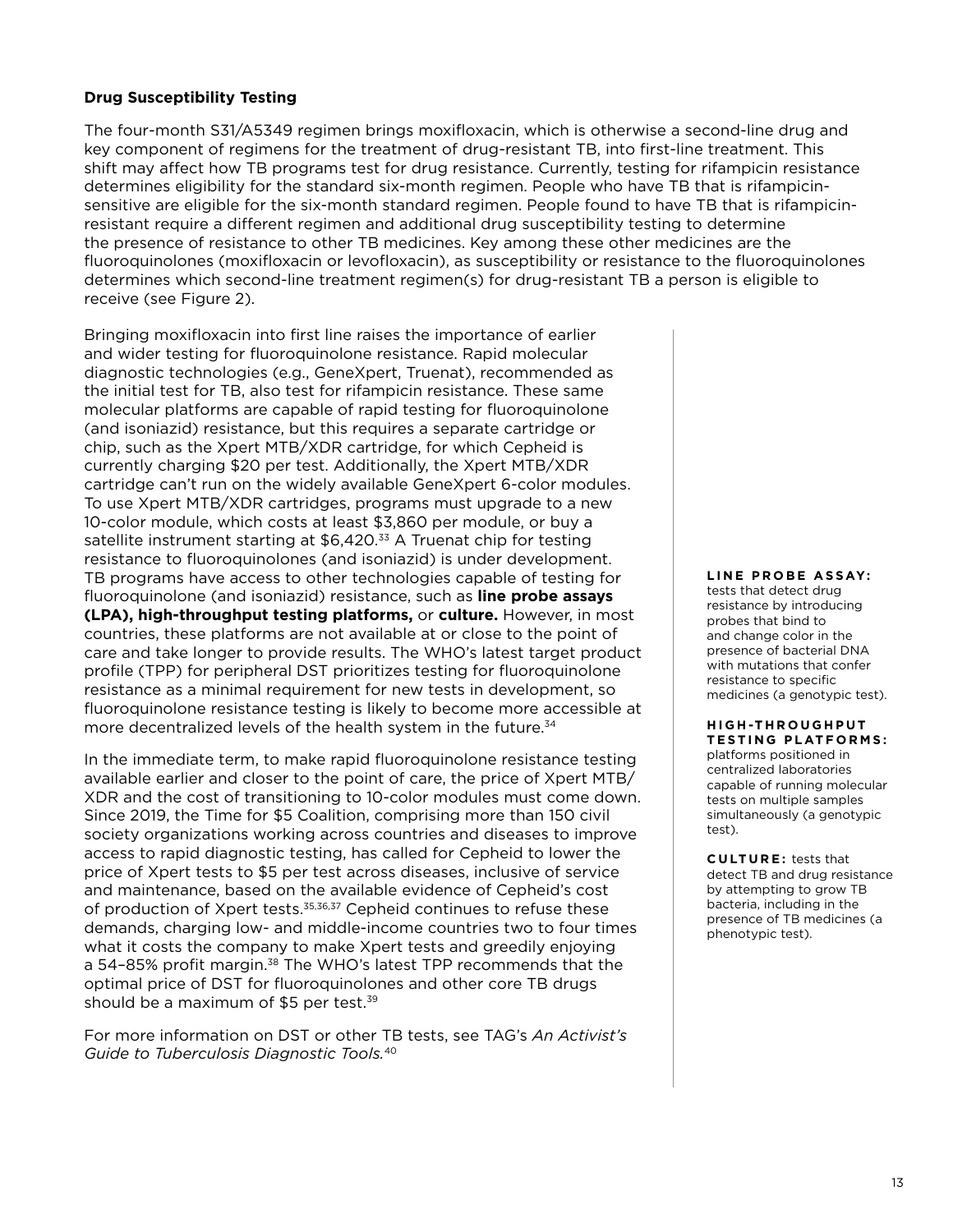## **HIGHLIGHT BOX 3: WHAT ABOUT ISONIAZID RESISTANCE?**

Isoniazid acts by dramatically reducing the TB bacterial load early in treatment, increasing the likelihood that cure will be achieved and protecting other drugs in the regimen from **spontaneously occurring resistant bacteria**. This makes isoniazid an important part of treatment for drug-sensitive TB and an especially critical component of the shorter four-month S31/A5349 regimen. Rates of **isoniazid mono-resistance** have been on the rise, yet routine testing remains rare. This is in part because guidelines, diagnostic algorithms, and rapid molecular tests have positioned rifampicin resistance as a gatekeeper to further drug susceptibility testing. It's also because there is limited evidence for how to optimally treat isoniazid monoresistant TB. The WHO conditionally recommends a six-month regimen composed of rifampicin, ethambutol, pyrazinamide, and levofloxacin.<sup>41</sup>

S31/A5349 did not include people with isoniazid mono-resistant TB, so we don't know how the four-month S31/A5349 regimen performs in this population. We can, however, make a rational assumption that the shorter regimen will be less effective, increasing the likelihood of an unfavorable treatment outcome and the opportunity for spontaneously occurring bacteria resistant to other drugs in the regimen to survive and replicate. The introduction of the shorter regimens and the increasing prevalence of isoniazid monoresistant TB raises the importance of earlier and wider testing for isoniazid resistance alongside testing for resistance to rifampicin and fluoroquinolones.

#### **Diagnosing Non-Severe TB in Children**

The SHINE trial defined non-severe TB as TB that is both smearnegative and non-severe in form, diagnosed using **smear microscopy** and chest X-rays. The trial was designed so that programs could move to implement the four-month regimen right away, as the tools used to diagnose non-severe TB (smear microscopy and X-ray) should already be widely accessible and available to TB programs.

Defining non-severe TB when molecular tests (i.e., GeneXpert, Truenat) are used as the initial test (as opposed to smear microscopy) in line with WHO guidelines is possible using Xpert cycle threshold (C<sub>T</sub>) values, a quantitative output reflecting the number of **polymerase chain reaction (PCR)** cycles required to detect TB. A strong association between Xpert MTB/RIF  $\mathsf{C}_{_{\sf T}}$  values and smear status has been demonstrated, with higher Xpert  ${\sf C}_{_{\sf T}}$  values associated with smear negativity and lower Xpert C<sub>r</sub> values associated with smear positivity.<sup>42</sup> A study conducted in high-HIV-burden settings in southern Africa found that Xpert  $\mathsf{C}_\tau$  can be used as a measure of **bacillary burden** and a surrogate for smear status, recommending a C<sub>T</sub> cutoff of 28 to rule out smear positivity.<sup>43</sup> Additional research is required to evaluate the correlation between Xpert Ultra's  $C<sub>r</sub>$ and smear status, including on pediatric pulmonary and extrapulmonary samples, and to determine Xpert MTB/RIF and Ultra  ${\sf C}_{{}_{\sf T}}$  cutoffs that can be used to rule out smear positivity in children. Many children with pulmonary TB are Xpert negative; practically, these children can be considered to have smear-negative TB.

Certain bacterial mutations can inactivate or prevent a medicine from entering the TB bacterial cell or from carrying out the mechanism of action it uses to kill TB bacteria or to prevent them from replicating. Mutations that confer resistance can be **S P O N TA N E O U S LY OCCURRING** or can develop over time following inadequate or irregular drug exposures.

**ISONIAZID MONO-RESISTANCE** is TB that is resistant to isoniazid but not to rifampicin or other TB drugs.

#### **SMEAR MICROSCOPY**

is a method of diagnosing TB in which technicians directly look for TB bacteria in samples using a microscope. Though this diagnostic method is widely available and cheap, it has limited sensitivity, especially in children, detecting TB in only 50% of samples with TB bacteria present (for comparison, Xpert MTB/ RIF Ultra detects TB in 90% of samples with TB bacteria present).

#### **POLYMERASE CHAIN**

**REACTION** is a method used to rapidly and exponentially multiply specific DNA sequences, so that they might be more easily detected.

#### **BACILLARY BURDEN**

(or bacterial load) is the amount of TB bacteria in a sputum or other sample. Historically, bacillary burden has been measured using **SMEAR GRADE** , a ranked indicator (+4, +3, +2, +1) of how severe and infectious a person's TB is based on the number of bacilli observed in a sample when examined under a microscope.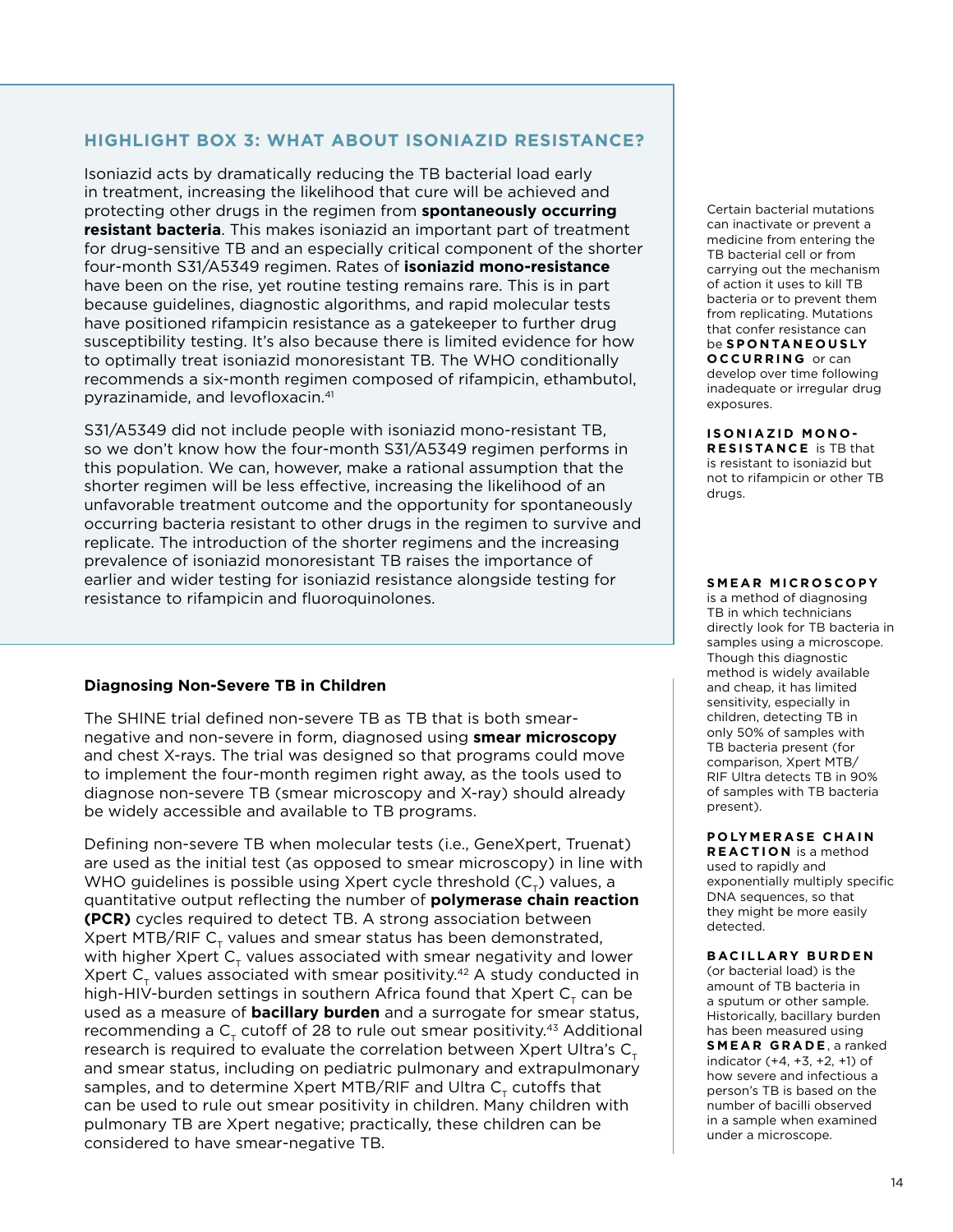<span id="page-16-0"></span>The WHO recommends chest X-rays as a screening test for TB, followed by rapid, molecular diagnostic testing (e.g., GeneXpert, Truenat) for people with abnormal chest X-rays suggestive of TB.44 In addition to clinical and other criteria, chest X-rays are also used to help determine the severity of disease once TB is diagnosed. Digital imaging has helped to expand access to chest X-rays by reducing costs and enabling the use of **computer-aided detection (CAD)** software in adults.45 Still, chest X-rays are not widely available,<sup>46</sup> especially at more decentralized levels of the health system where sick children often initially present to care. And CAD software systems have largely been trained on images from adults, so they are not currently recommended for use among children.<sup>47</sup> Investments to improve access to portable, digital X-ray technologies $48$ and train CAD software systems on pediatric images are necessary to support the diagnosis of non-severe TB in children according to the definition used in the SHINE trial at more decentralized levels of the health care system. In the meantime, programs can refer children to health care centers where chest X-rays are available. Without improved and validated tools, appropriate training, and access to chest X-rays and smear microscopy or Xpert, health care providers may lack the confidence and/or ability to diagnose non-severe TB in children, opting instead to prescribe the standard six-month regimen.

**C O M P U T E R -A I D E D DETECTION** is artificialintelligence-based software that assists medical professionals to detect lung abnormalities on chest X-rays and to interpret results.

## **V. TAKE ACTION!**

There are several actions activists can take to overcome the barriers discussed in the previous sections and to promote equitable access to shorter treatment regimens for TB.

**Share the trial results with your communities.** Break down the information included in this document for sharing at the community level. Translate this information into local languages and facilitate its dissemination among your civil society and community networks. Identify opportunities to raise awareness about the four-month regimens at community forums. Note the questions from members of your networks that are not answered in this document and share these with TAG (so we can help get you the information you need).



**3**

**1**

**Advocate for national guidelines updates and implementation.** Contact your national TB program to sensitize them to the results of the S31/A5349 and SHINE trials and corresponding updates to WHO treatment guidelines. Ask when your national program plans to update its guidelines and make four-month regimens available. Push your national program to be ambitious with its timeline and approach. Anticipate barriers to national and subnational guidelines change and implementation and identify allies and strategies for overcoming them.

**Push research funders to fill data gaps so that everyone can benefit from access to shorter treatment regimens.** For rifapentine in the context of the four-month regimen, additional research is necessary to determine its dose and safety for children and pregnant people and any important interactions with ARVs, opioid substitution therapies, psychotropic, and hypoglycemic medicines. To support the diagnosis of non-severe TB in children and determine eligibility for the SHINE regimen in decentralized settings, research is required to define Xpert MTB/RIF and Xpert Ultra C<sub>T</sub> cutoffs that can be used to rule out smear positivity in Xpertpositive children and to train CAD software systems on pediatric images.

**4Call for increased supply of rifapentine, lower prices, and new formulations that will ease administration.** Existing formulations of rifapentine are too expensive and neither fit for the purpose of the S31/A5349 regimen nor available in adequate supplies. Activists should: hold existing rifapentine manufacturers accountable (and the donors and projects that supported the introduction and scale-up of these products) for maintaining discounted prices beyond the end of existing agreements; and support the market entry of new, affordable formulations that can ease administration of the S31/A5349 regimen by reducing the daily pill burden for adults and dispersing when mixed with liquids for children.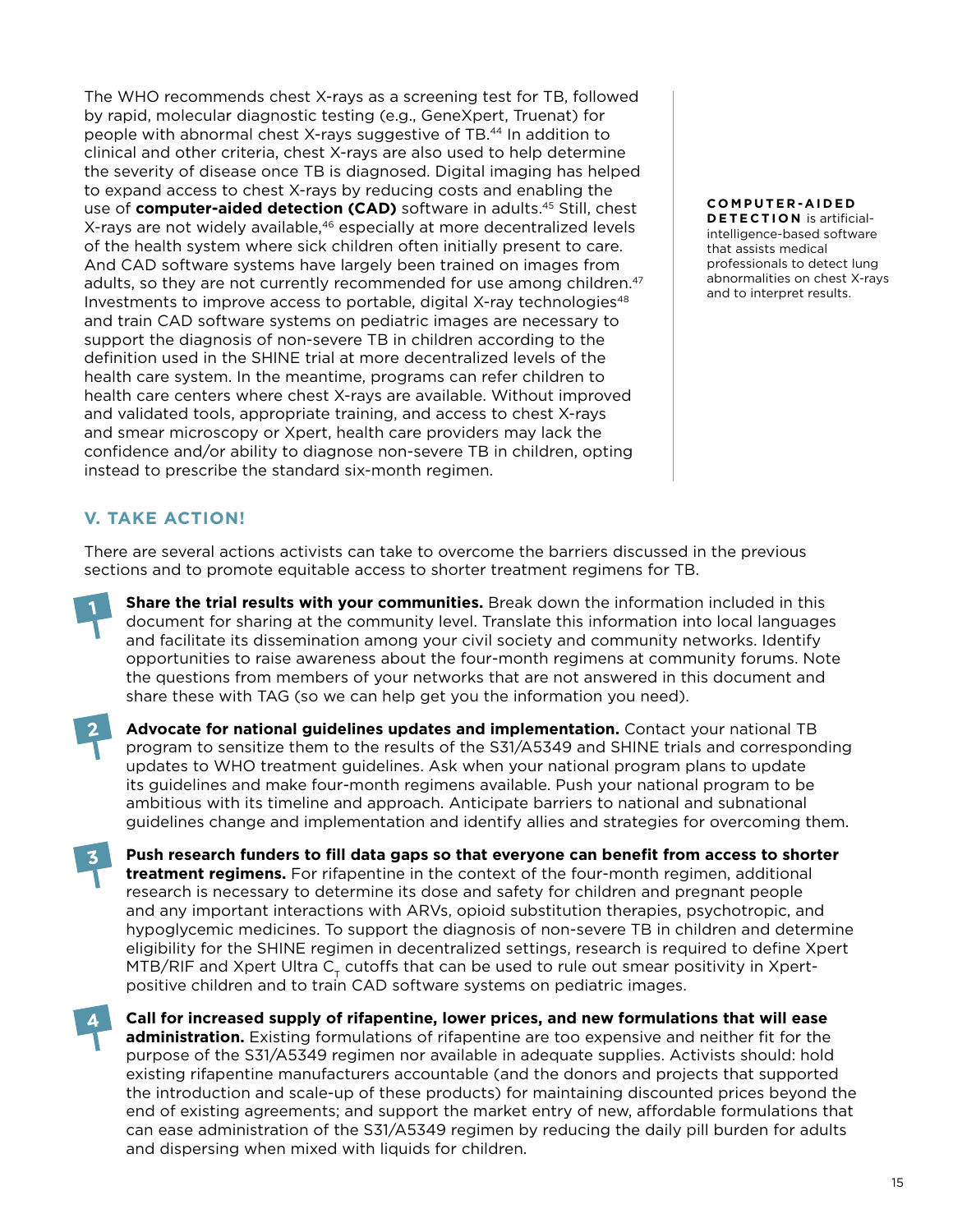<span id="page-17-0"></span>

**Advocate for country governments and finance mechanisms to allocate additional resources**  to support national rollout of the four-month S31/A5349 regimen and decentralized access to drug susceptibility testing. Additional financial resources will be necessary to support the higher cost of the regimen; to increase access to rapid molecular drug susceptibility testing; and to fund guidelines updates, trainings, and other activities associated with introducing new interventions to TB programs.

## **VI. OVERCOMING OPPOSITION TO IMPLEMENTING SHORTER REGIMENS**

Activists will hear many excuses for not implementing the shorter treatment regimens recommended by the WHO. Some anticipated excuses are outlined below, along with the evidence and arguments that activists can use to overcome them.

#### **EXCUSE: Rifapentine is too expensive—the four-month S31/A5349 regimen is five times the cost of the six-month regimen.**

**RESPONSE:** After 40 years and multiple failed attempts, we finally have a shorter regimen for drugsensitive TB, and to boot, it's composed of medicines that are off-patent, widely available, and familiar to TB programs. Although drug costs for the S31/A5349 regimen are higher, this is expected to be temporary. The market for rifapentine is growing, as is the number of suppliers. Increased competition and volumes will bring down the price of rifapentine and the cost of the S31/A5349 regimen. TB programs need to consider trade-offs between the higher drug costs and shorter duration of the regimen, which provides human resource and other savings and potential benefits. A formal economic analysis is underway that will provide information on the extent to which the higher drug costs are offset by the shorter duration of the regimen. Improving the quality of care and shortening treatment for people with TB is a worthy investment. The lives of our family members and friends with TB are worth it!

#### **EXCUSE: The daily pill burden for the four-month S31/A5349 regimen is too high.**

**RESPONSE:** With existing rifapentine formulations, the daily pill burden for the S31/A5349 regimen may be unacceptable to some TB patients (see Figure 5). The excellent rate of treatment adherence observed among the 791 participants randomized to receive the S31/A5349 regimen using these same formulations in the phase III trial should, however, provide some reassurance to TB programs regarding feasibility. New rifapentine formulations expected soon will help cut the daily pill burden for the S31/A5349 regimen in half, with future fixed-dose combinations bringing the daily pill burden even closer to that for the standard six-month regimen. In the meantime, TB patients should be offered the choice: a shorter regimen with a higher daily pill burden, or a longer regimen with a lower daily pill burden. Give people with TB and their families a chance to decide what matters to them!

#### **EXCUSE: We need to reserve moxifloxacin for drug-resistant TB. We can't risk propagating resistance to the fluoroquinolones.**

**RESPONSE:** Very few people in the rifapentine- and moxifloxacin-containing arm of the phase III trial relapsed and virtually no one with a TB-related unfavorable outcome acquired resistance to fluoroquinolones (or any of the other drugs in the regimen). The improved adherence expected to accompany shorter regimens may help reduce the incidence of drug resistance acquired when longer treatment regimens are interrupted, taken inconsistently, or discontinued too early.

Fluoroquinolone resistance testing has increased with the introduction of shorter regimens for drug-resistant TB, and new rapid molecular tests are bringing DST closer to the point of care. The Xpert MTB/XDR cartridge recommended by the WHO in 2021 tests for resistance to both fluoroquinolones and isoniazid simultaneously, and new tests from other manufacturers are in the pipeline.49 Implementing rifampicin-, isoniazid-, and fluoroquinolone-resistance testing alongside the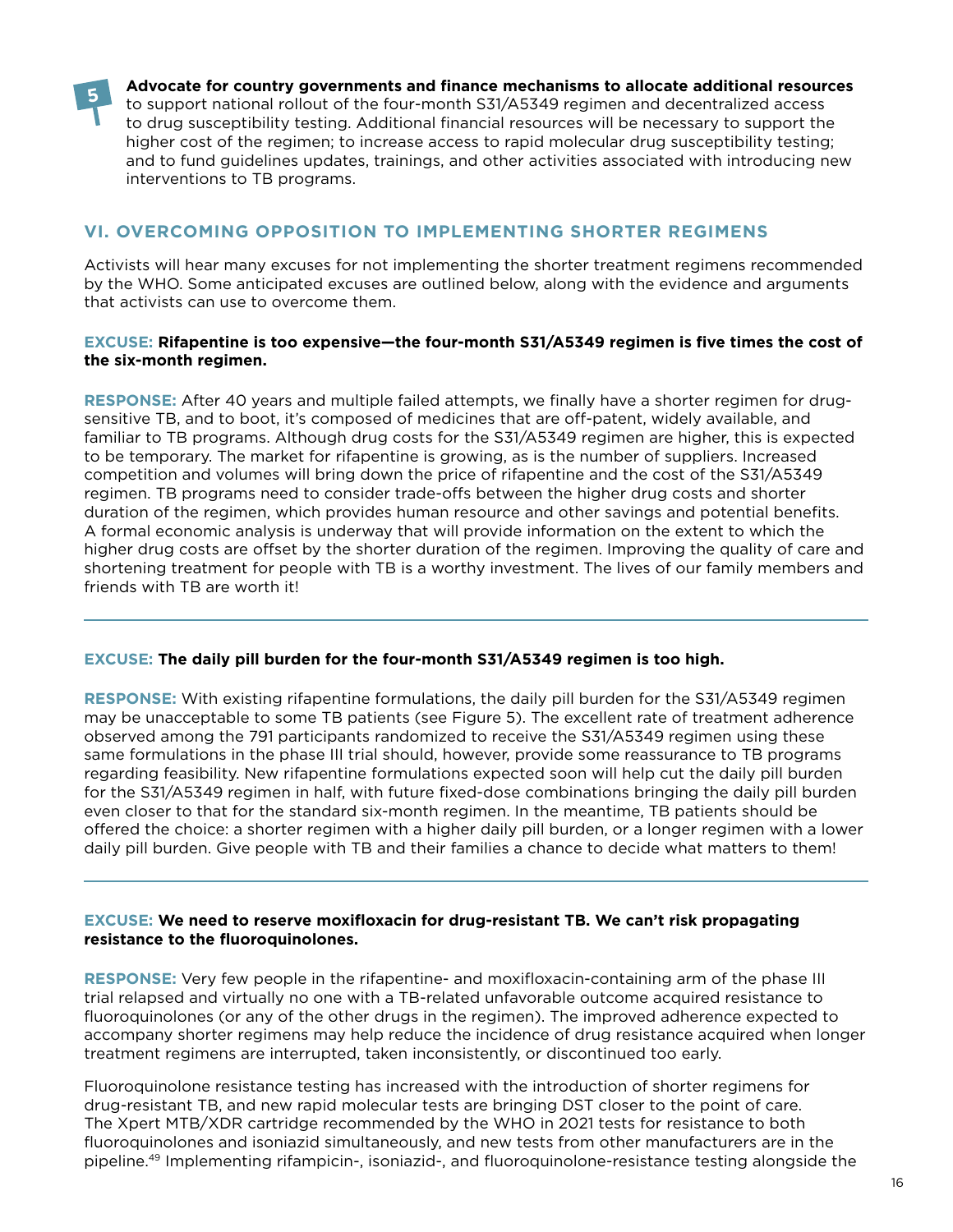S31/A5349 regimen should ensure appropriate regimen selection. If resistance to fluoroquinolones or other medicines is acquired because of inappropriate regimen selection or poor adherence, a highly effective salvage regimen can still be composed according to WHO guidelines using new and repurposed medicines.

#### **EXCUSE: Moxifloxacin can cause QT prolongation and requires electrocardiogram (ECG) monitoring, which is too expensive and difficult to do.**

**RESPONSE:** In the phase III trial, serious cardiac events were observed in only 0.4% (3/846) of participants randomized to receive the four-month rifapentine- and moxifloxacin-containing regimen. Only one event, reported as palpitations with borderline electrocardiographic QT prolongation, was considered treatment-related.<sup>50</sup> Moxifloxacin has long been administered for the treatment of drug-resistant TB without ECG monitoring. The introduction of other QT-prolonging medicines to treatment regimens for drug-resistant TB has necessitated the introduction of ECG monitoring. In the absence of other QT-prolonging medications and additional risk factors, ECG monitoring is likely not necessary to administer the four-month S31/A5349 regimen. People with increased risk for cardiac events (e.g., with a high baseline QT interval, electrolyte imbalance, underlying family history of cardiac disease, long QT syndrome, etc.), however, may require regular ECG monitoring or may prefer to receive the standard six-month regimen. Recent innovations in ECG monitoring systems have the potential to make ECG testing more accessible and feasible to implement in home, ambulatory, and remote settings.<sup>51</sup>

#### **EXCUSE: We don't have the tools or resources necessary to diagnose non-severe TB to determine whether children are eligible for the SHINE regimen.**

**RESPONSE:** The SHINE trial was designed with the intention that programs could move to implement the four-month regimen right away, as the tools used in the trial to diagnose non-severe TB (smear microscopy and X-ray) should already be widely accessible and available to TB programs. In more decentralized settings, an X-ray referral system could be established. Even if X-rays take several weeks to obtain, the medicines and formulations required for the four-month regimen are the same as those already in use for the six-month standard of care—the continuation phase of treatment just ends two months earlier. As such, treatment initiation would not need to be delayed, and the duration of treatment could always be modified based on X-ray results available at a subsequent patient visit.

#### **WANT MORE INFORMATION?**  Write to **communications@treatmentactiongroup.org**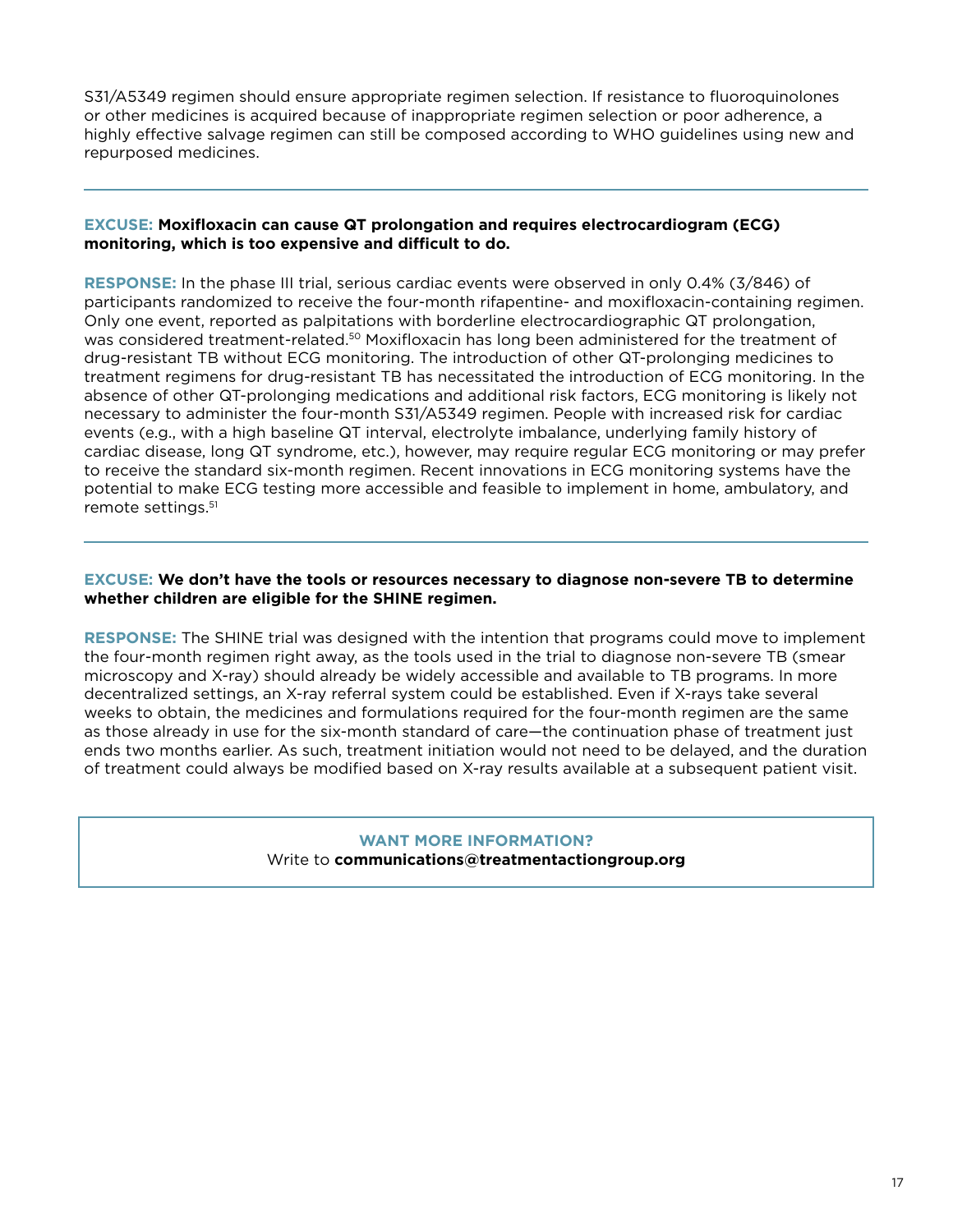#### **REFERENCES**

- 1. Gillespie SH, Crook AM, McHugh TD, et al. Four-month moxifloxacin-based regimens for drug-sensitive tuberculosis. N Engl J Med 2014; 371:1577–87. doi: 10.1056/NEJMoa1407426.
- 2. Merle CS, Fielding K, Bah Sow O, et al. A four-month gatifloxacincontaining regimen for treating tuberculosis. N Engl J Med 2014; 371:1588–98. doi: 10.1056/NEJMoa1315817.
- 3. Jindani A, Harrison TS, Nunn AJ, et al. High-dose rifapentine with moxifloxacin for pulmonary tuberculosis. N Engl J Med 2014; 371:1599–1608. doi: 10.1056/NEJMoa1314210.
- 4. Dorman SE, Nahid P, Kurbatova EV, et al. Four-month rifapentine regimens with or without moxifloxacin for tuberculosis. N Engl J Med 2021; 384:1705–18. doi: 10.1056/NEJMoa2033400.
- 5. Treatment Action Group, Community Research Advisors Group (Press Release). Landmark TB trials results published in New England Journal of Medicine. 2021 May 6. [https://www.](https://www.treatmentactiongroup.org/statement/landmark-tb-trials-results-published-in-new-england-j) [treatmentactiongroup.org/statement/landmark-tb-trials-results](https://www.treatmentactiongroup.org/statement/landmark-tb-trials-results-published-in-new-england-j)[published-in-new-england-journal-of-medicine/](https://www.treatmentactiongroup.org/statement/landmark-tb-trials-results-published-in-new-england-j).
- 6. Wobudeya E. Shorter treatment for minimal tuberculosis in children: main findings from the SHINE trial [LB-2056-24]: OA-39 The Union/CDC late-breaker session on TB. Presented at: 51st Union World Conference on Lung Health; 2020 October 24; virtual.
- 7. Dorman SE. Four-month rifapentine regimens with or without moxifloxacin for tuberculosis.
- 8. Pettit A, Nahid P, Phillips P, et al. Rifapentine +/- moxifloxacin for pulmonary tuberculosis in people with HIV. Oral abstract 130 presented during Oral-07, Tuberculosis and Hepatitis at: the Conference on Retroviruses and Opportunistic Infections (CROI); 2021 March 9. [https://www.croiconference.org/abstract/](https://www.croiconference.org/abstract/rifapentine-moxifloxacin-for-pulmonary-tuberculosis-in-peopl) [rifapentine-moxifloxacin-for-pulmonary-tuberculosis-in-people](https://www.croiconference.org/abstract/rifapentine-moxifloxacin-for-pulmonary-tuberculosis-in-peopl)[with-hiv/](https://www.croiconference.org/abstract/rifapentine-moxifloxacin-for-pulmonary-tuberculosis-in-peopl).
- 9. Podany A, Sizemore E, Chen M, et al. Efavirenz pharmacokinetics in HIV/TB coinfected persons receiving rifapentine. Oral abstract 455 presented during TD-02, Clinical pharmacology of HIV-TB coinfection at CROI; 2018 March 4–7. [https://www.croiconference.](https://www.croiconference.org/abstract/efavirenz-pharmacokinetics-hivtb-coinfected-persons-receivin) [org/abstract/efavirenz-pharmacokinetics-hivtb-coinfected](https://www.croiconference.org/abstract/efavirenz-pharmacokinetics-hivtb-coinfected-persons-receivin)[persons-receiving-rifapentine/.](https://www.croiconference.org/abstract/efavirenz-pharmacokinetics-hivtb-coinfected-persons-receivin)
- 10. Frick M. Tuberculosis preventive therapy. Pipeline Report. New York: Treatment Action Group; 2020. [https://www.](https://www.treatmentactiongroup.org/resources/pipeline-report/2020-pipeline-report/) [treatmentactiongroup.org/resources/pipeline-report/2020](https://www.treatmentactiongroup.org/resources/pipeline-report/2020-pipeline-report/) [pipeline-report/](https://www.treatmentactiongroup.org/resources/pipeline-report/2020-pipeline-report/).
- 11. Dooley KE, Savic R, Gupte A, et al. Once-weekly rifapentine and isoniazid for tuberculosis prevention in patients with HIV taking dolutegravir-based antiretroviral therapy: a phase 1/2 trial. Lancet HIV. 2020 Jun;7(6):e401–9. doi: 10.1016/S2352-3018(20)30032-1.
- 12. Hedges K, Phillips P, Bryant K, et al. Efficacy and safety of 4-month rifapentine-moxifloxacin regimen for tuberculosis in adolescent participants. Oral abstract submitted to 52nd Union World Conference on Lung Health; 2021 October.
- 13. Frick M. Tuberculosis preventive therapy. Pipeline Report.
- 14. Frick M. An activist's guide to rifapentine for the treatment of TB infection. New York: Treatment Action Group; 2020. [https://www.](https://www.treatmentactiongroup.org/publication/an-activists-guide-to-rifapentine-for-the-treatment) [treatmentactiongroup.org/publication/an-activists-guide-to](https://www.treatmentactiongroup.org/publication/an-activists-guide-to-rifapentine-for-the-treatment)[rifapentine-for-the-treatment-of-tb-infection/.](https://www.treatmentactiongroup.org/publication/an-activists-guide-to-rifapentine-for-the-treatment)
- 15. Mngqibisa R, Kendall MA, Dooley K, et al. Pharmacokinetics and pharmacodynamics of depot medroxyprogesterone acetate in African women receiving treatment for human immunodeficiency virus and tuberculosis: potential concern for standard dosing frequency. Clin Infect Dis. 2020 Jul 27;71(3):517–24. doi: 10.1093/ cid/ciz863.
- 16. Zheng C, Hu X, Zhao L, Hu M, Gao F. Clinical and pharmacological hallmarks of rifapentine's use in diabetes patients with active and latent tuberculosis: do we know enough? Drug Des Devel Ther. 2017 Oct 11;11:2957–68. doi: 10.2147/DDDT.S146506.
- 17. Ahmed A, Lutchman GA, Kwo PY. Drug-drug interactions in hepatitis C virus treatment: do they really matter? Clin Liv Dis. 2017;10(5):111–5. doi: 10.1002/cld.668.
- 18. McCance-Katz EF, Moody DE, Prathikanti S, Friedland G, Rainey PM. Rifampin, but not rifabutin, may produce opiate withdrawal in buprenorphine-maintained patients. Drug Alcohol Depend. 2011 Nov 1;118(2):326–34. doi: 10.1016/j.drugalcdep.2011.04.013.
- 19. World Health Organization. Policy guidelines for collaborative TB and HIV services for injecting and other drug users: An integrated approach. Geneva: World Health Organization; 2008. [http://](http://whqlibdoc.who.int/publications/2008/9789241596930_eng.pdf) [whqlibdoc.who.int/publications/2008/9789241596930\\_eng.pdf](http://whqlibdoc.who.int/publications/2008/9789241596930_eng.pdf).
- 20. Wobudeya E. Shorter treatment for minimal tuberculosis in children.
- 21. Wobudeya E. Shorter treatment for minimal tuberculosis in children.
- 22. Chabala C, Turkova A, Thomason MJ, et al. Shorter treatment for minimal tuberculosis (TB) in children (SHINE): a study protocol for a randomised controlled trial. Trials. 2018 Apr 19;19(1):237. doi: 10.1186/s13063-018-2608-5.
- 23. World Health Organization. Treatment of drug-susceptible tuberculosis: rapid communication. Geneva: World Health Organization; June 2021. [https://www.who.int/publications/i/](https://www.who.int/publications/i/item/9789240028678) [item/9789240028678](https://www.who.int/publications/i/item/9789240028678).
- 24. World Health Organization. Rapid communication on updated guidance on the management of tuberculosis in children and adolescents. Geneva: World Health Organization; August 2021. [https://apps.who.int/iris/](https://apps.who.int/iris/bitstream/handle/10665/344382/9789240033450-eng.pdf?sequence=1&isAllowed=y) [bitstream/handle/10665/344382/9789240033450-eng.](https://apps.who.int/iris/bitstream/handle/10665/344382/9789240033450-eng.pdf?sequence=1&isAllowed=y) [pdf?sequence=1&isAllowed=y](https://apps.who.int/iris/bitstream/handle/10665/344382/9789240033450-eng.pdf?sequence=1&isAllowed=y).
- 25. Unitaid (Press Release). Landmark deal secures significant discount on price of medicine to prevent TB. 2019 October 31. [https://unitaid.org/news-blog/landmark-deal-secures-significant](https://unitaid.org/news-blog/landmark-deal-secures-significant-discount-on-price-of-medicine-to-pre)[discount-on-price-of-medicine-to-prevent-tb/#en.](https://unitaid.org/news-blog/landmark-deal-secures-significant-discount-on-price-of-medicine-to-pre)
- 26. U.S. Food and Drug Administration. Information about nitrosamine impurities in medications: FDA updates and press announcements on nitrosamines in rifampin and rifapentine. 2021 January 28. [https://www.fda.gov/drugs/drug-safety](https://www.fda.gov/drugs/drug-safety-and-availability/information-about-nitrosamine-impurities-medications)[and-availability/information-about-nitrosamine-impurities](https://www.fda.gov/drugs/drug-safety-and-availability/information-about-nitrosamine-impurities-medications)[medications](https://www.fda.gov/drugs/drug-safety-and-availability/information-about-nitrosamine-impurities-medications).
- 27. Cloëz S, Frick M. Nitrosamines and TB medicines information note and patient FAQs. New York: Treatment Action Group; 2021 February. [https://www.treatmentactiongroup.org/publication/](https://www.treatmentactiongroup.org/publication/nitrosamines-and-tb-medicines-information-note-and-) [nitrosamines-and-tb-medicines-information-note-and-patient](https://www.treatmentactiongroup.org/publication/nitrosamines-and-tb-medicines-information-note-and-)[faqs/](https://www.treatmentactiongroup.org/publication/nitrosamines-and-tb-medicines-information-note-and-).
- 28. Unitaid (Press Release). New patient-friendly tuberculosis preventive treatment to be rolled out in five high-burden TB countries at affordable price. 2021 February 3. [https://unitaid.](https://unitaid.org/news-blog/new-patient-friendly-tuberculosis-preventive-treatment-to-be-rolled-ou) [org/news-blog/new-patient-friendly-tuberculosis-preventive](https://unitaid.org/news-blog/new-patient-friendly-tuberculosis-preventive-treatment-to-be-rolled-ou)[treatment-to-be-rolled-out-in-five-high-burden-tb-countries-at](https://unitaid.org/news-blog/new-patient-friendly-tuberculosis-preventive-treatment-to-be-rolled-ou)[affordable-price/#en.](https://unitaid.org/news-blog/new-patient-friendly-tuberculosis-preventive-treatment-to-be-rolled-ou)
- 29. MedAccess (News). Improving availability of patient-friendly tuberculosis preventive therapy. 2021 August 16. Available from: [https://medaccess.org/news/improving-availability-of-patient](https://medaccess.org/news/improving-availability-of-patient-friendly-tuberculosis-preventive-therap)[friendly-tuberculosis-preventive-therapy/.](https://medaccess.org/news/improving-availability-of-patient-friendly-tuberculosis-preventive-therap)
- 30. World Health Organization. New invitation for Expression of Interest (EOI) to manufacturers of antituberculosis medicines published. 2021 June 29. [https://extranet.who.int/pqweb/](https://extranet.who.int/pqweb/news/new-invitation-expression-interest-eoi-manufacturers-antitubercu) [news/new-invitation-expression-interest-eoi-manufacturers](https://extranet.who.int/pqweb/news/new-invitation-expression-interest-eoi-manufacturers-antitubercu)[antituberculosis-medicines-published.](https://extranet.who.int/pqweb/news/new-invitation-expression-interest-eoi-manufacturers-antitubercu)
- 31. The Global Fund. Opportunity for evaluation of selected medicines. 2021 September 27. (cited 2021 October 4). [https://www.theglobalfund.org/en/sourcing-management/](https://www.theglobalfund.org/en/sourcing-management/updates/2021-09-27-opportunity-for-evaluation-of-selected-medicines/) [updates/2020-11-20-opportunity-for-evaluation-of-selected](https://www.theglobalfund.org/en/sourcing-management/updates/2021-09-27-opportunity-for-evaluation-of-selected-medicines/)[medicines/.](https://www.theglobalfund.org/en/sourcing-management/updates/2021-09-27-opportunity-for-evaluation-of-selected-medicines/)
- 32. World Health Organization. Report of the meeting to review the Paediatric Antituberculosis Drug Optimization priority list. Geneva: World Health Organization; 2021 April 19. [https://www.](https://www.who.int/publications/i/item/9789240022157) [who.int/publications/i/item/9789240022157](https://www.who.int/publications/i/item/9789240022157).
- 33. Stop TB Partnership Global Drug Facility. September 2021 Diagnostics, medical devices & other health products catalog. [http://www.stoptb.org/assets/documents/gdf/drugsupply/](http://www.stoptb.org/assets/documents/gdf/drugsupply/GDFDiagnosticsCatalog.pdf) [GDFDiagnosticsCatalog.pdf](http://www.stoptb.org/assets/documents/gdf/drugsupply/GDFDiagnosticsCatalog.pdf).
- 34. World Health Organization. Target product profile for nextgeneration tuberculosis drug-susceptibility testing at peripheral centres. Geneva: World Health Organization; 2021 August 9. <https://www.who.int/publications/i/item/9789240032361>.
- 35. TB Online. Time to lower the price of Xpert catridges to \$5. 21 October 2019. [https://www.tbonline.info/posts/2020/4/4/time](https://www.tbonline.info/posts/2020/4/4/time-lower-price-xpert-cartridges-us-5/)[lower-price-xpert-cartridges-us-5/.](https://www.tbonline.info/posts/2020/4/4/time-lower-price-xpert-cartridges-us-5/)